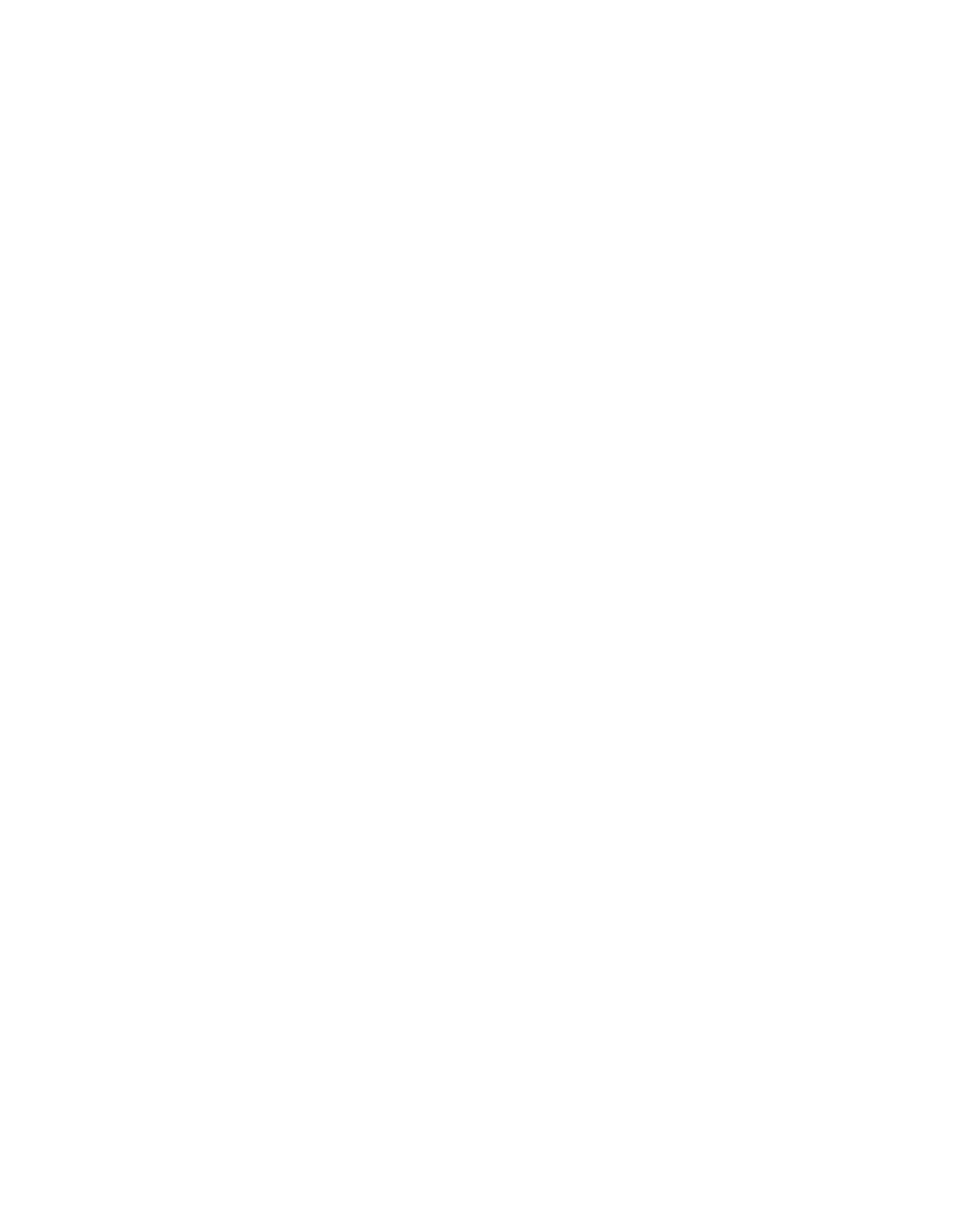### **Executive summary**

In 2005, New Hampshire abolished the Carnegie unit—the core unit around which schools typically measure credit hours. In its place, the state mandated that all high schools measure credit according to students' mastery of material, rather than time spent in class. This policy shift created the first-ever statewide effort to create a competency-based education system.

### Competency-based education: An overview

Competency-based approaches stand to support more personalized instruction by ensuring that students can move through material at a flexible pace with the supports they need and without accumulating the gaps endemic to time-, age-, and grade-based promotion policies that govern most school systems today.

According to CompetencyWorks, a high-quality competency-based model is one in which:

- 1. Students advance upon demonstrated mastery.
- 2. Competencies include explicit, measurable, transferable learning objectives that empower students.
- 3. Assessment is meaningful and a positive learning experience for students.
- 4. Students receive rapid, differentiated support based on their individual learning needs.
- 5. Learning outcomes emphasize competencies that include application and creation of knowledge along with the development of important skills and dispositions.

Each of the five tenets of a competency-based system requires dramatic changes to traditional teaching and learning.

### Implementing competency-based education in New Hampshire: Strategies and challenges

Under the new 2005 regulations, New Hampshire districts were required to create competencies and begin measuring credit in these terms by the start of the 2008–09 school year. Because local control rules the day in the "live free or die" state, New Hampshire's districts and charter schools were free to interpret and implement this mandate as they saw fit. The 13 schools profiled in this paper each demonstrate a distinct approach to competency-based education in their local context.

When the state took schools "off the clock," something interesting happened. Some schools invested deeply in building competency-based models by creating opportunities for students to move at a flexible, personalized pace; providing supplemental content for students who had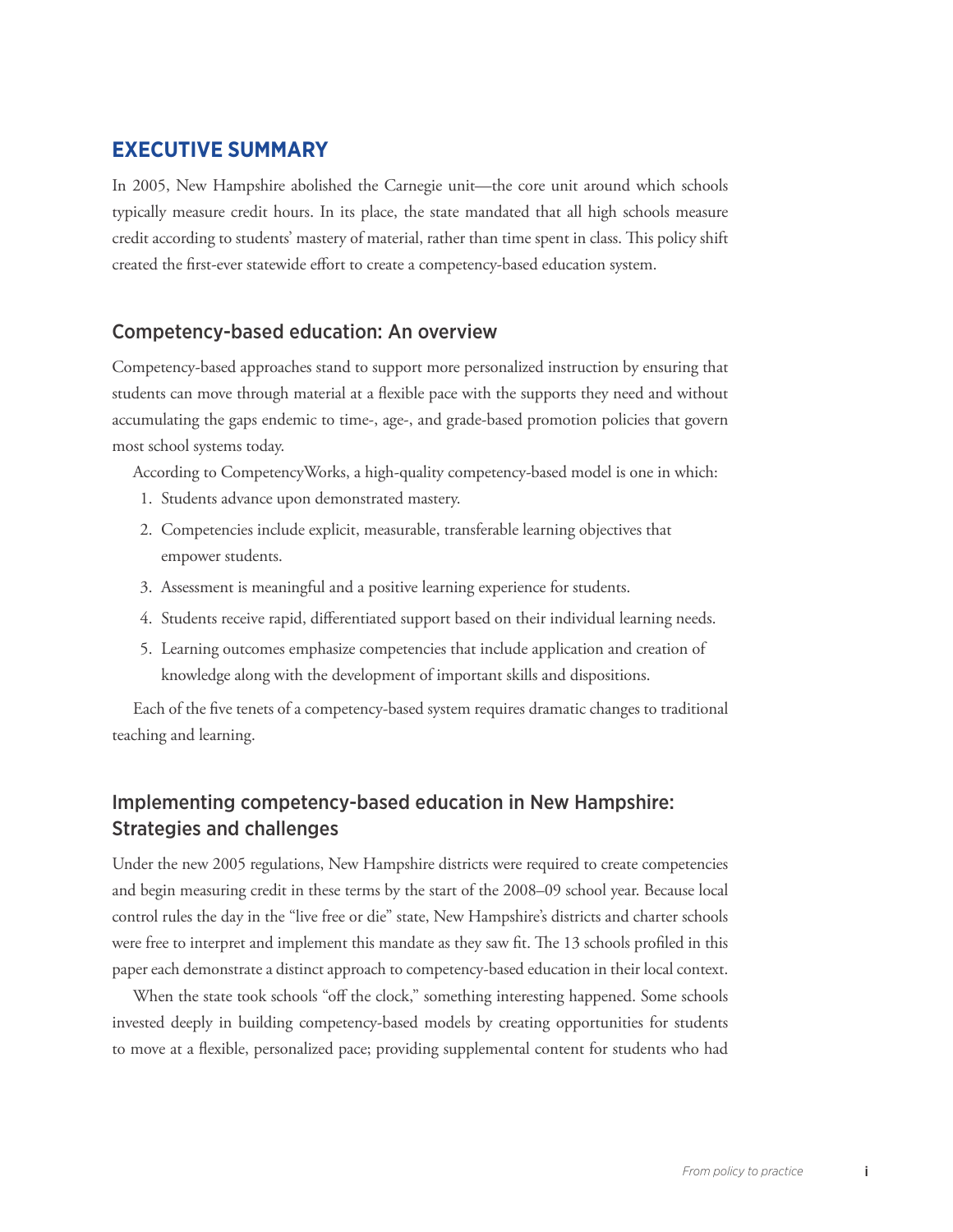fallen behind or wanted to move ahead; and making assessment more frequent and formative, with a focus on demonstrating mastery in real-world examples and settings.

Other schools, however, have remained tethered to time-based practices, such as bell schedules, end-of-unit assessments, and fixed whole-class pacing. Although teachers and administrators at these schools have articulated school-wide competencies, these competencies may not guide curriculum and instruction across all subjects. Students still move through material as a class and therefore still stand to accumulate the gaps in their learning that competency-based models are designed to prevent.

New Hampshire's example demonstrates both the power and limitations of statewide competency-based education policy, particularly in a setting with a strong tradition of local control. The lessons from 13 schools across the state suggest that adopting competency-based approaches is not a quick or easy process, and that it requires new infrastructure, new approaches to teaching and learning, and new tools to deliver content and assess work to allow each student to progress upon mastery.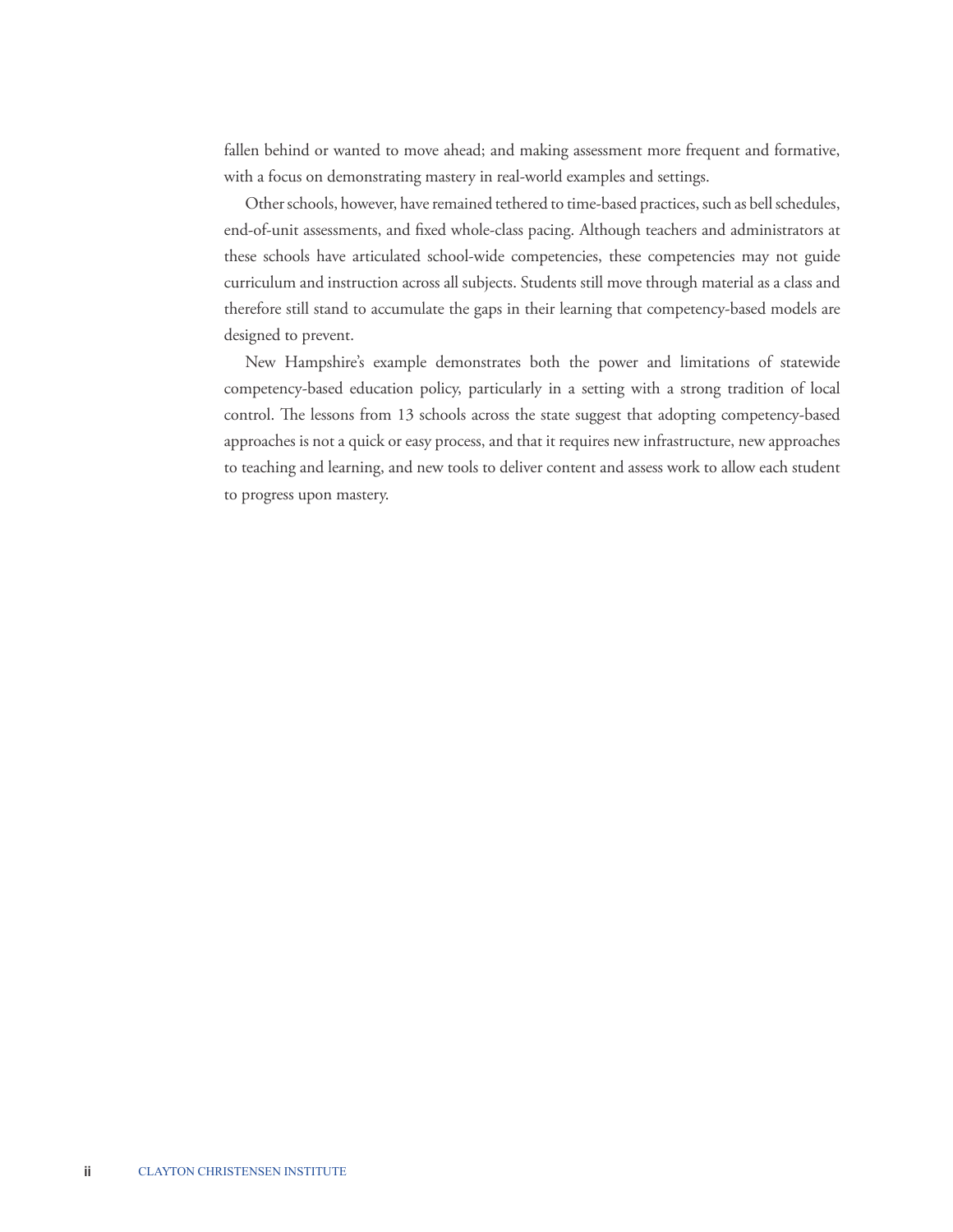# From policy to practice How competency-based education is evolving in New Hampshire

*New Hampshire has been a trailblazer among states in catalyzing competency-based education at the high school level. In 2005, the New Hampshire Department of Education mandated that all high schools measure credit in terms of mastery of locally selected competencies, rather than by timebased metrics. Removing seat-time from state regulations opened up more opportunities for students to advance upon mastery and for educators to measure student progress in terms of authentic learning, rather than in hours and minutes. Removing regulatory barriers, however, is only half the battle in seeding competency-based schools. As competency-based education policies have come into effect, some schools have embraced competency-based approaches, whereas others have remained tethered to time-based teaching and learning. Implementation of the competency-based model enshrined in New Hampshire's regulations remains a work in progress. This paper looks at how 13 schools in New Hampshire are undergoing the transition to competency-based education.* 

### **Competency-based education: An overview**

In the late 1800s, the U.S. public education system saw a sharp increase in the number of students attending high school, as compulsory education laws and progressive era politics began to take hold. This expansion made college possible for a greater number of students, but also revealed a need for the standardization of high school academic work and criteria for college acceptance. The National Education Association, a labor union supporting teachers and administrators, appointed several committees to formulate a framework for standardizing high school curricula across the country.<sup>1</sup> The key metric around which these committees standardized high school was *time*—the hours students spent in class. The committee members determined that a satisfactory year's work in a given high school subject would require no less than 120 60-minute instructional periods. In 1909, the Carnegie Foundation for the Advancement of Teaching codified this standard as the Carnegie unit, or credit unit, which made time, not student learning incomes, the key metric by which high schools nationwide would measure student performance.

A century later, the stronghold of time-based metrics in education is showing its age; public education officials and others are increasingly striving to move to a system that refocuses on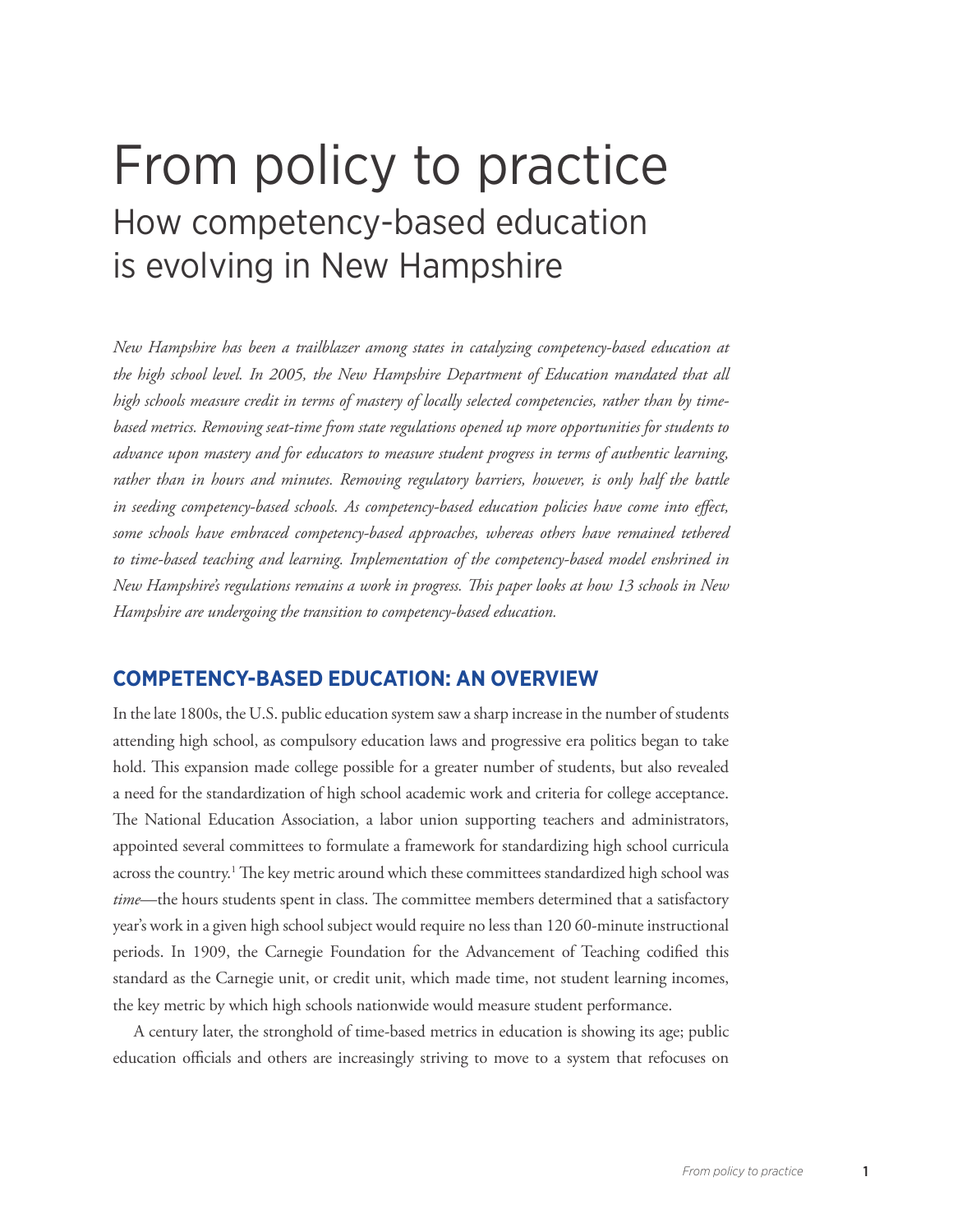Nationally, competencybased education is emerging as a vital component of the larger shift toward more personalized, studentcentered education.

results, or learning. This approach is referred to as competencybased (also called mastery-based, performance-based, or proficiencybased) education. In competency-based systems, students advance and graduate upon demonstrating mastery of college and careerready skills, rather than upon meeting required hours of instruction. Nationally, competency-based education is emerging as a vital component of the larger shift toward more personalized, studentcentered education. This shift is grounded in what we know about how students learn: students have different aptitudes and different levels of background knowledge, which means they learn at different paces. A successful competency-based system allows educators to focus on getting individual students to mastery and building learning opportunities that may not involve the same pathway of learning for each student.

Today's dominant time-based alternative to a competency-based system is one in which a student's gaps in understanding stand to persist and accumulate. In his book *Chasing the Rabbit*, Steven Spear, a senior lecturer at MIT, recounts an experience that demonstrates the power of advancing upon mastery rather than according to time-based metrics. While doing research in 1996 as a doctoral student studying Toyota's famed production system, Spear took temporary jobs working on an assembly line at Toyota and one of the Detroit Big Three plants at the passenger-side front seat installation point. At the Detroit Big Three factory, the worker doing the training essentially told Spear, "The cars come down this line every 58 seconds, so that's how long you have to install this seat. Now I'm going to show you how to do it. First, you do this. Then do that, then click this in here just like this, then tighten this, then do that," and so on, until the seat was completely installed.

Spear was quite certain he could do each of those things in the allotted time, given that he had earned a master's degree in mechanical engineering from MIT. But when he tried to install the seat in the car, it would not fit. His trainer had to stop the assembly line and show Spear how to do it again. When the next car arrived, Spear tried again but did not get it right. In an entire hour, he installed only four seats correctly.

One reason why it historically was so important to test every product when it came off the end of a production line like the Detroit Big Three's was that there were typically hundreds of steps involved in making a product, and the company could not be sure that each step had been done correctly. In business, we call that end-of-the-line activity "inspection." In education, we call it "summative assessment."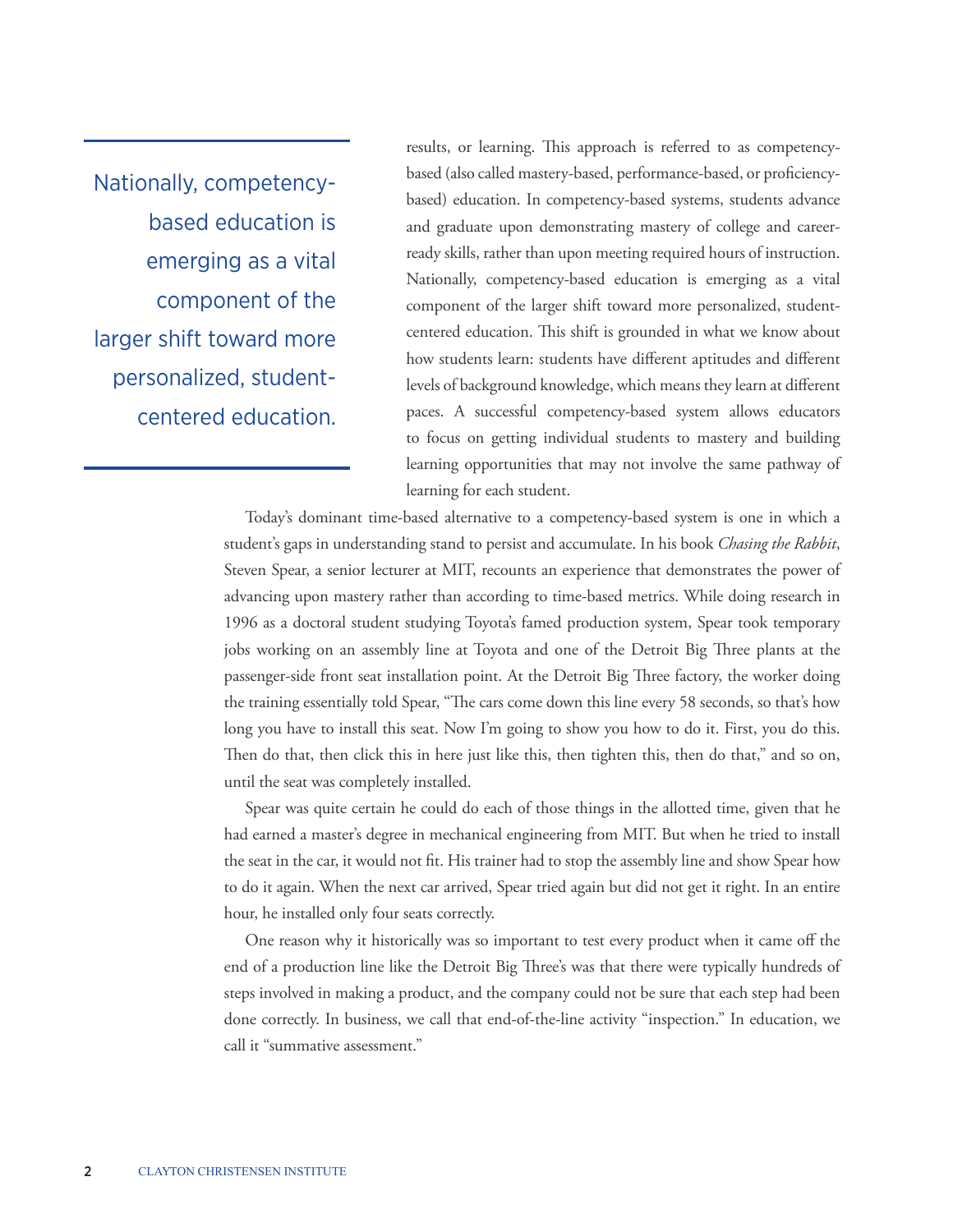When Spear went to work at the same station in Toyota's plant, he had a completely different experience. First, he went to a training station where he was told, "These are the seven steps required to install this seat successfully. You don't have the privilege of learning step 2 until you've demonstrated mastery of step 1. If you master step 1 in a minute, you can begin learning step 2 a minute from now. If step 1 takes you an hour, then you can learn step 2 in an hour. And if it takes you a day, then you can learn step 2 tomorrow. It makes no sense for us to teach you subsequent steps if you can't do the prior ones correctly." Assessment, or testing, was still administered, but now it was used as an integral part of the learning process. As a result, when he eventually took his spot on Toyota's production line, Spear was able to assemble his part the first time and every time.<sup>2</sup>

Competency-based education incorporates many of the same intuitive processes that streamlined Toyota's training regimen. In 2011, Susan Patrick, president and CEO of the International Association for K–12 Online Learning (iNACOL), and Chris Sturgis, founder of MetisNet, developed a five-part working definition of high-quality competency-based education. Their collaborative initiative, CompetencyWorks, describes a high-quality competency-based system as one in which:

- 1. Students advance upon demonstrated mastery.
- 2. Competencies include explicit, measurable, transferable learning objectives that empower students.
- 3. Assessment is meaningful and a positive learning experience for students.
- 4. Students receive rapid, differentiated support based on their individual learning needs.
- 5. Learning outcomes emphasize competencies that include application and creation of knowledge along with the development of important skills and dispositions.**<sup>3</sup>**

The implications of shifting away from time-based practices to embrace all five components of this definition are far-reaching. As Spear's experience illustrates, competency-based approaches involve learning at flexible pace with rapid feedback and multiple opportunities to demonstrate mastery along the way. The end result is a more airtight accumulation of knowledge and skills as opposed to lingering gaps that persist as students move on to the next concept regardless of mastery. But Spear's story also demonstrates the vast differences—structurally, philosophically, and logistically—between time- and competency-based systems. These differences should not be taken for granted, as they reflect the fundamental shifts that must occur for schools and districts to transform into competency-based systems.

To make this shift possible, one state, New Hampshire, has created a bold policy framework that requires schools to count high school credits in terms of mastery instead of time. Today, high schools—and even some elementary and middle schools—throughout New Hampshire are undergoing a gradual transformation of implementing competency-based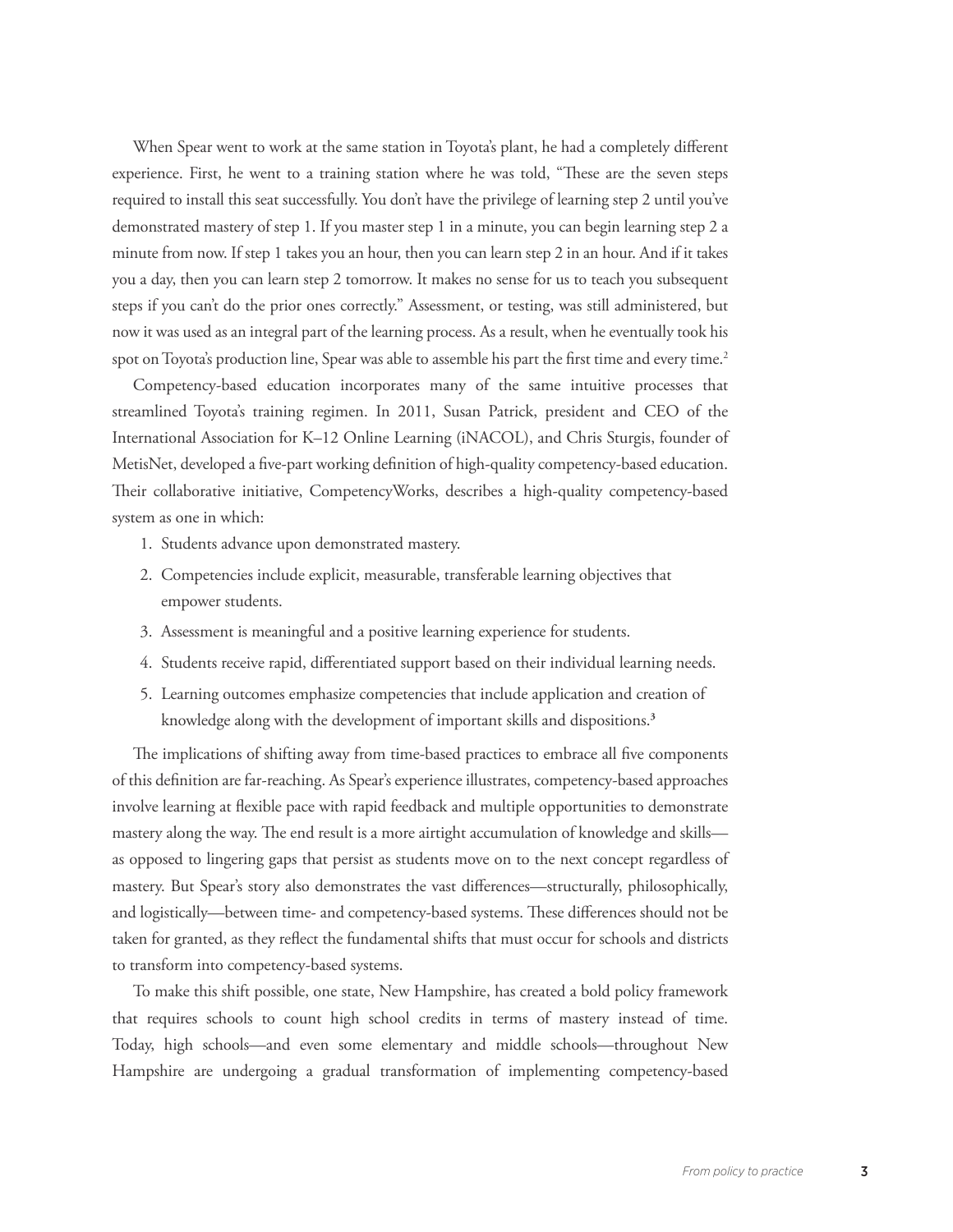New Hampshire has one of the longest and most involved histories of K–12 competency-based education in the nation.

practices into their classrooms and schools. *Appendix A* provides a list of notable reports and books on New Hampshire's competencybased policymaking as well as on various implementation models in New Hampshire and beyond.

### **Competency-based education in New Hampshire: A case study**

New Hampshire has one of the longest and most involved histories of K–12 competency-based education in the nation. It began as schools turned their focus to what students would need to know and be able to demonstrate in order to be successful in postsecondary

pursuits. Kim Carter, who now heads the Making Community Connections (MC<sup>2</sup>) Charter School in Manchester, N.H., was one of the earliest proponents of competency-based education in the state. Competency-based education first took hold for Carter in 1991 while she was helping to design a new high school. "Our planning year coincided with the publication of the Department of Labor's SCANS Report, still a valuable document today," she explained. "While I'd been working on personalized approaches before that, 1991 is when the idea of competencyand proficiency-based design became explicit for me."4

Not long after, in 1997, the New Hampshire Department of Education (NHDOE) began piloting "competency assessments" in four high schools across the state. The assessments focused on competencies insofar as they aimed to measure not only *what* students knew, but also their ability to apply and demonstrate knowledge across various settings. That pilot expanded to 30 schools by 2003. Beginning in 2004, building on this momentum, the state began convening educators, leaders, and community members to redefine the goals and design of the state's high school system. These conversations led to a new vision for New Hampshire's high schools that focused on creating a more personalized, student-centered system that emphasized real-world applications of knowledge.5

As part of this broader reform agenda, in 2005 New Hampshire became the first state to abolish the Carnegie unit. In its place, the NHDOE mandated that all high schools count credits in terms of competencies that students must master.6 Unlike some states—such as Iowa and Michigan—where seat-time changes must be made by statute, the New Hampshire State Legislature provided the NHDOE with sufficient administrative authority to alter the state's education policy landscape through regulation. The 2005 revisions to the "Regulation Education 306, the Minimum Standards for Public School Approval" (Ed 306)7 required, among other things, that each school district create its own set of competencies and award credit based on students' mastery of those local competencies.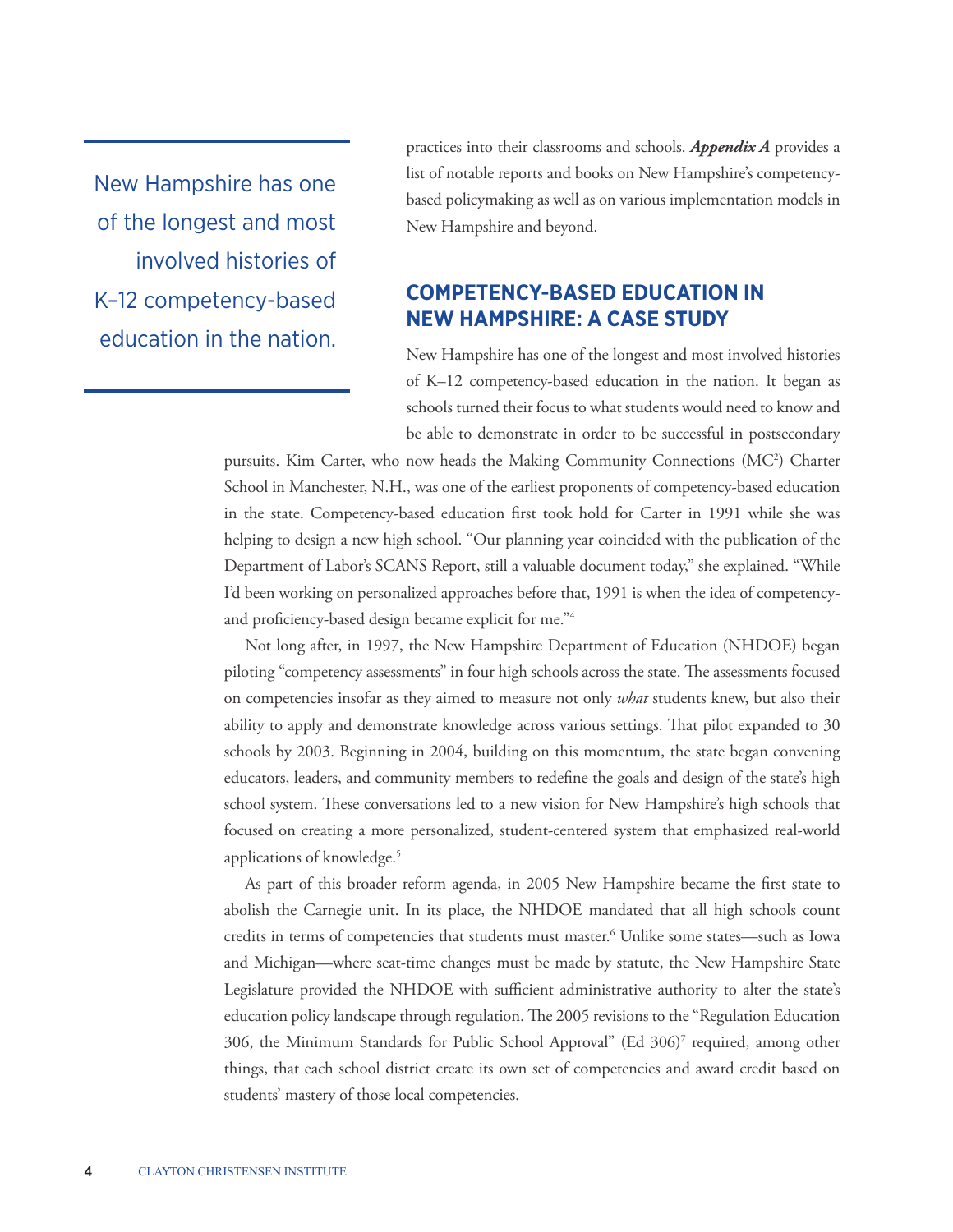To maintain this momentum toward a competency-based system for over a decade, New Hampshire Commissioners of Education Nick Donohue, Lyonel Tracy, and Virginia Barry, who served in succession, provided key leadership in adopting and spreading competency-based education. They benefited from the continuous vision of Paul Leather, the deputy commissioner at the NHDOE, who has worked for the state since 1975 and been a consistent champion of competency-based models.8  *Appendix B* summarizes key events over the past decade and a half in New Hampshire's education policy initiatives in greater detail.

School districts were given enormous latitude to define what competency-based education meant in their particular context.

Despite this radical effort in the state capital, New Hampshire state policies face the countervailing force of local control. This means that the mandates that the state hands down are typically

designed to preserve flexibility in *how* those mandates are interpreted and implemented at the local level. Thus, although the 2005 amendments to Ed 306 mandated that all high schools adopt competencies by the beginning of the 2008–09 school year, there was and still is no enforcement mechanism against schools or districts that did not transform themselves to fully competency-based systems. Moreover, school districts were given enormous latitude to define what competency-based education meant in their particular context. In turn, superintendents have taken advantage of this freedom, and there is little consistency in the implementation of competency-based education throughout the state. "We are the live free or die state. We're all about local control. So frankly, a lot of superintendents don't like the state telling them what to do in their districts," one superintendent said.<sup>9</sup>

This does not mean, however, that state-level, competency-based education policies are fruitless. Of note, these policies have removed barriers to innovation. "I think the advantage we have is that we have much broader policy so that as different schools are talking about doing different things, there's nothing that stops them," said Rose Colby, a competency education expert who consults with the NHDOE.10

Moreover, even the stronghold of local control does not always detract from districts asking for help from the state. As Leather explained, "Ever since the deal was cut that we wouldn't have state-level competencies, education leaders have been coming to the state saying 'Why are you making us build our own competencies?"<sup>311</sup> Today, the state is taking an active role in providing technical support to local districts and schools that are looking for additional support. For example, the state has created recommended competencies in English language arts (ELA) and math and is in the process of creating science and social studies standards as well, all of which are aligned to the Common Core State Standards. To do this, the NHDOE engaged teams of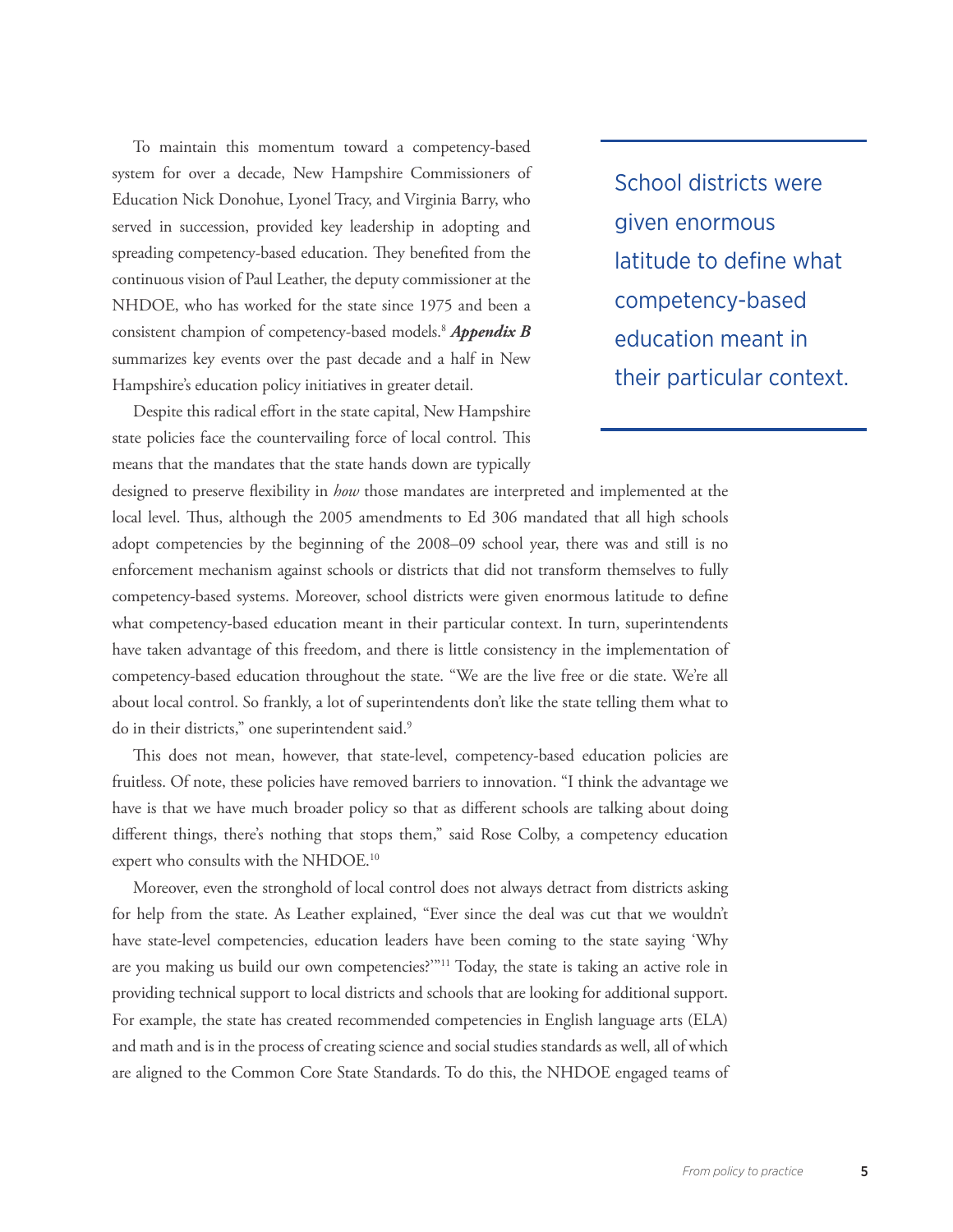practicing New Hampshire educators as well as the appropriate content area state associations working with the National Center for Assessment and the Center for Collaborative Education. In addition, the NHDOE hired 2Revolutions, an education design and consulting firm, to run the New Hampshire Network Strategy, an initiative to connect educators throughout the state so that they can share and build resources in areas such as data collection, performance assessment, and professional development in support of new competency-based models.

Despite taking a more active role in providing technical support to local districts, the state's ability to support districts has received mixed reviews. "The state is supportive in theory. They like the idea of competencies. I don't think they've really thought through what has to happen for those things to be viable," one school leader said. Others have questioned the intelligibility of statecreated competencies, particularly as they relate to audiences like students, parents, and legislators attempting to understand the shift to competency-based education. As one educator said:

Parents and students aren't going to understand what competency-based education is using these [state] competencies. The goal should be to make education accessible to everyone. Also, if you want competency education to get funded [by the state], you need to make it understandable to all legislators, not just the most informed ones.

As education leaders nationwide look to New Hampshire's regulations as a model for competency-based education policy, they should be attentive to New Hampshire's particular circumstances and political dynamics. At the state level, the NHDOE's continuous leadership and broad rulemaking authority explain much of what New Hampshire has been able to accomplish in removing barriers to innovation. A stronghold of local control, on the other hand, poses limitations to how these policies translate directly into practice. Local control might also explain why implementation of competency-based education appears uneven across school systems.

Many schools, however, are working deeply and intensely to catch up to the aspirations of the policies. The following section describes the particular challenges these schools are facing and the strategies they are deploying to make competency-based education a reality on the ground across New Hampshire.

### **Implementing competency-based education: Strategies and challenges**

As New Hampshire's schools adopt competency-based education, many find themselves in a multi-year transition away from time-based practices. In light of districts' local control, the state's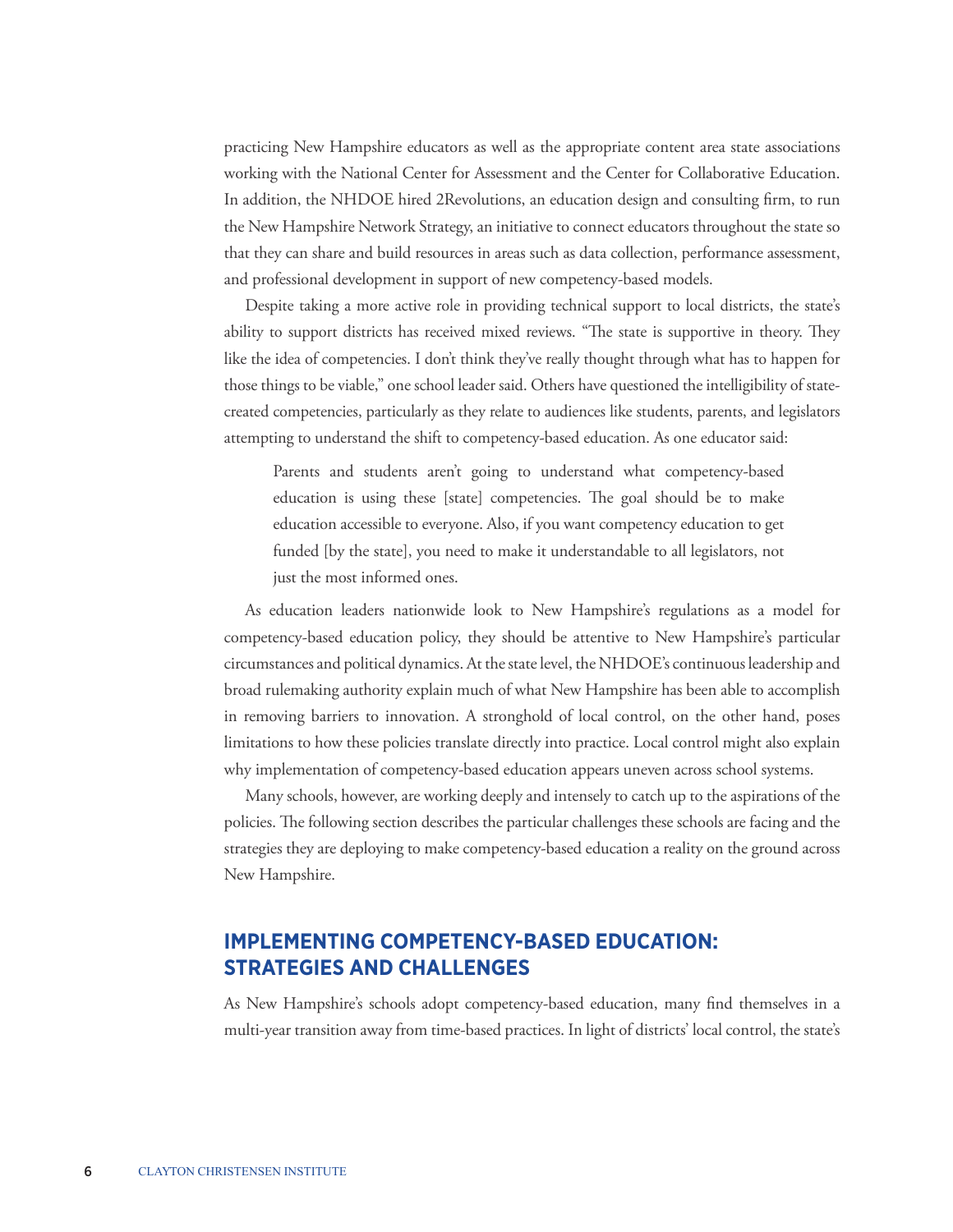mandate has led to a range of school models with varying degrees of competency-based pathways available to students.

Based on input from national competency-based education experts as well as New Hampshire state officials who have worked closely with schools to nurture the expansion of competencybased education throughout the state, we reached out to 22 schools in New Hampshire that are working to implement competency-based education and attempting to use technology to support their instructional models. Of those 22 schools, 13 were willing to participate in a one- to two-hour interview with us to share their progress, challenges, and strategies toward implementing competency-based education. *Table 1* provides a brief description of each of the 13 schools surveyed.

| <b>SCHOOLS SURVEYED</b>                                                                                |                             |                                                                                                                                                                                                                                                                                                                                                                                                                                                                                                                                                                                                                                                                                                                                                                                                                                                                                                                                                                    |  |
|--------------------------------------------------------------------------------------------------------|-----------------------------|--------------------------------------------------------------------------------------------------------------------------------------------------------------------------------------------------------------------------------------------------------------------------------------------------------------------------------------------------------------------------------------------------------------------------------------------------------------------------------------------------------------------------------------------------------------------------------------------------------------------------------------------------------------------------------------------------------------------------------------------------------------------------------------------------------------------------------------------------------------------------------------------------------------------------------------------------------------------|--|
| <b>School and location</b>                                                                             | <b>Students</b><br>served   | <b>Description</b>                                                                                                                                                                                                                                                                                                                                                                                                                                                                                                                                                                                                                                                                                                                                                                                                                                                                                                                                                 |  |
| <b>Milan Village</b><br><b>Elementary School*</b><br>Milan, N.H.                                       | Grades K-6,<br>130 students | Milan Village Elementary School began transitioning to a competency-based<br>(also called "skills-based") approach in 2006, after being categorized as a<br>school in need of improvement. In addition to constructing courses around<br>the skills and competencies that students must master, the school allows<br>students to move through online course material at a flexible pace, based on<br>performance. Starting in 2nd grade, the school provides each student with a<br>laptop and uses academic software and playlists to support student learning<br>and make individual learning pathways available to each student.                                                                                                                                                                                                                                                                                                                                |  |
| <b>Making Community</b><br><b>Connections Charter</b><br>School (MC <sup>2</sup> )<br>Manchester, N.H. | Grades 6-12,<br>43 students | MC <sup>2</sup> is a small charter school that focuses on providing a highly-personalized<br>education to each student. The school has defined academic competencies<br>as well as "habits of mind" that students must demonstrate in order to<br>graduate. Each student moves through the schools' competencies according<br>to an individual learning plan. Students move through these competencies in<br>4 phases, which are similar to but distinct from traditional grade levels. Many<br>students move faster through some phases than others: some students<br>have completed the 4 Phases in less than four years, while other students<br>take longer. The curriculum is heavily project-based, and students create<br>projects to meet particular competencies in consultation with their teachers.<br>Students also spend a portion of their week in internships in the community,<br>for which they also receive academic credit toward competencies. |  |
| <b>North Country</b><br><b>Charter Academy</b><br>Littleton & Lancaster, N.H.                          | Grades 9-12.<br>49 students | North Country Charter Academy is an alternative high school that serves<br>students who are at risk of or have already dropped out of high school. The<br>majority of the school's curriculum is delivered online through Edmentum,<br>an online course provider. Students engage with this online curriculum at<br>one of North Country Charter Academy's two sites. Students move through<br>Edmentum at a flexible pace with additional face-to-face support from<br>teachers who track each student's progress along the way.                                                                                                                                                                                                                                                                                                                                                                                                                                  |  |

#### Table 1. Descriptions of 13 schools surveyed in New Hampshire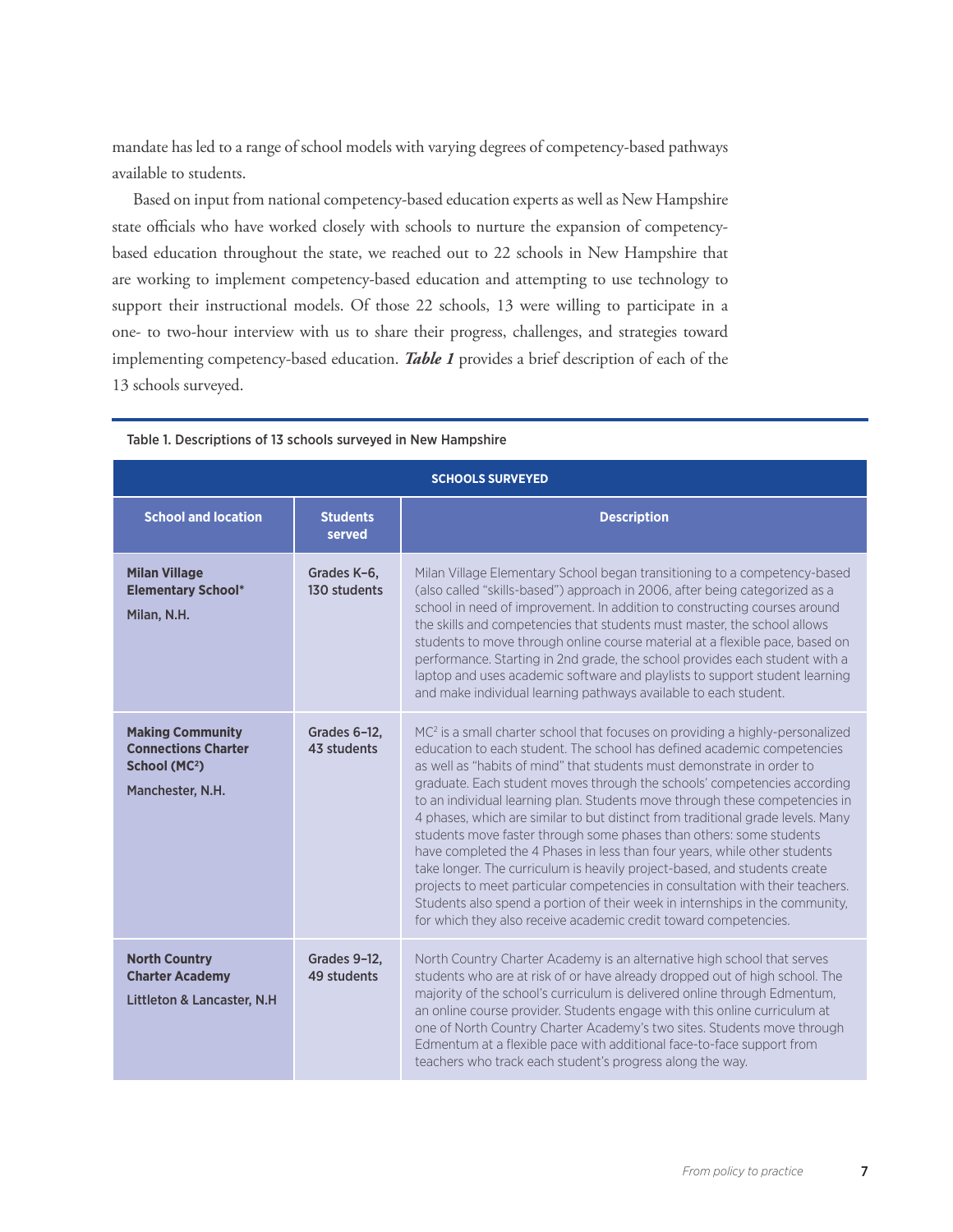| <b>Sanborn Regional</b><br><b>High School</b><br>Kingston & Newton, N.H.            | Grades 9-12,<br>728 students                                                                    | Sanborn Regional High School was one of the earliest district high<br>schools to shift toward competency-based education, with significant<br>support from competency expert Rose Colby. It uses a competency-based<br>transcript, in which students receive feedback based on their mastery<br>of each competency. The school has also created professional learning<br>communities-groups of teachers across departments that meet regularly,<br>shares expertise, and work collaboratively-to align teachers around a<br>common goal of getting each student to mastery. Students who score below<br>a certain level of mastery have the option to "reassess," or retake an exam,<br>without penalty to get to mastery. The school offers students differentiated<br>supports on an ongoing basis with time set aside each day for catch up or<br>acceleration based on the students' progress. |
|-------------------------------------------------------------------------------------|-------------------------------------------------------------------------------------------------|----------------------------------------------------------------------------------------------------------------------------------------------------------------------------------------------------------------------------------------------------------------------------------------------------------------------------------------------------------------------------------------------------------------------------------------------------------------------------------------------------------------------------------------------------------------------------------------------------------------------------------------------------------------------------------------------------------------------------------------------------------------------------------------------------------------------------------------------------------------------------------------------------|
| <b>Manchester School of</b><br><b>Technology (MST)</b><br>Manchester, N.H.          | Grades 9-12,<br>85 students                                                                     | MST began as a two-year career and technical education (CTE) program<br>before converting to a four-year high school for the 2012-13 school year. As<br>a two-year high school, MST subscribed to competency-based practices<br>prior to the state's required shift in 2008-09. Teachers work together to<br>create school-wide competencies and then design a heavily project-based<br>curriculum to fulfill those competencies. Classes offer multiple learning<br>pathways so that students who move ahead can explore material more<br>deeply. The school also operates a learning lab where students who need<br>additional support or time can receive extra help either online or face-to-<br>face.                                                                                                                                                                                         |
| <b>Next Charter School</b><br>Derry, N.H.                                           | $9 - 12$<br>33 students                                                                         | Next Charter School opened in the 2013-14 school year with a strong<br>emphasis on personalization and project-based learning. Next adopted the<br>ELA and math competencies created by the NHDOE and then underlaid<br>those competencies with performance indicators-or smaller units of<br>learning within each competency-that students would need to master.<br>Students work on projects aligned to these competencies and performance<br>indicators in groups or individually. Teachers grade students based on which<br>competencies they are able to demonstrate through a given project. Students<br>have the option of revising projects that do not demonstrate mastery or<br>moving on to new projects that address those competencies later on.                                                                                                                                      |
| <b>Virtual Learning</b><br><b>Academy Charter School</b><br>(VLACS)<br>Exeter, N.H. | Grades 6-12,<br>serving 9,170<br>individual<br>students<br>with 17,626<br>course<br>enrollments | Founded in 2007, VLACS was New Hampshire's first statewide, online<br>school. All of VLACS' courses are aligned to the New Hampshire's state<br>competencies and the Common Core State Standards. Students can<br>move through VLACS courses at a flexible pace. To pass a VLACS course,<br>students must demonstrate at least 85 percent proficiency against each<br>course competency. VLACS also provides smaller online modules used for<br>"competency recovery," which consists of targeted lessons to help students<br>master particular competencies with which they are struggling.                                                                                                                                                                                                                                                                                                       |
| <b>Bedford High School</b><br>Bedford, N.H.                                         | <b>Grades</b><br>9-12, 1,328<br>students                                                        | Bedford High School's teaching staff created competencies and has aligned<br>the school's curriculum to those competencies. Students are graded on the<br>basis of course-level competencies; in other words, a given test score will<br>include discrete grades for a student's performance on each competency<br>being assessed. Instruction at Bedford High School is not yet offered at a<br>flexible pace, as students move through courses on a set schedule as a class.                                                                                                                                                                                                                                                                                                                                                                                                                     |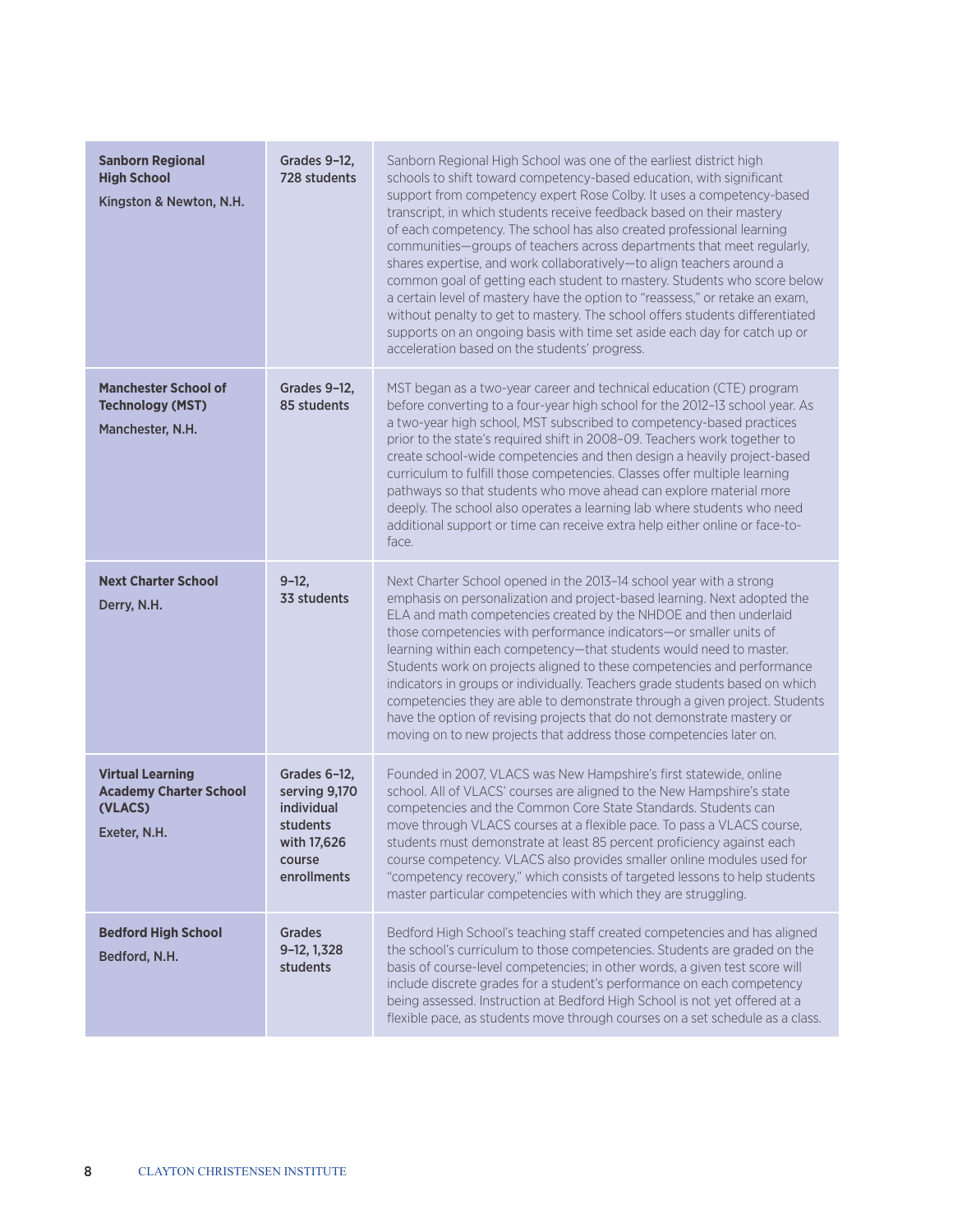| <b>Windham High School</b><br>Windham, N.H.       | Grades 9-11,<br>45 students  | Windham High School is a relatively new high school that was designed to<br>be a tech-rich environment, and it offers the first 1-to-1 laptop program in<br>the state. Although the school has enumerated competencies and aligned<br>its curriculum to those competencies, it does not grade or assess students<br>according to a competency-based model. It also does not allow students to<br>move through the curriculum at a flexible pace.                                                                                                                                                                                                                                                                |
|---------------------------------------------------|------------------------------|-----------------------------------------------------------------------------------------------------------------------------------------------------------------------------------------------------------------------------------------------------------------------------------------------------------------------------------------------------------------------------------------------------------------------------------------------------------------------------------------------------------------------------------------------------------------------------------------------------------------------------------------------------------------------------------------------------------------|
| <b>Belmont High School</b><br>Belmont, N.H.       | Grades 9-12,<br>445 students | At Belmont High School, teachers designed the school's competencies as<br>a team, but there is still no whole-school policy around competency-based<br>grading or instruction. Some teachers grade students against specified<br>competencies and give students multiple opportunities to demonstrate<br>mastery; whereas others do not grade students against competencies or<br>offer opportunities to retake assessments. Belmont High School offers end-<br>of-semester competency recovery (through VLACS) for students who would<br>otherwise likely fail a given course.                                                                                                                                 |
| <b>Pittsfield High School</b><br>Pittsfield, N.H. | Grades 9-12,<br>171 students | Pittsfield High School is in its second full year of a competency-based<br>curriculum with an emphasis on personalized learning. This year, the school<br>has embedded time for competency recovery every week for students who<br>are struggling to master particular competencies. The school does not offer<br>a flexible pace for most classes, as students still move through traditional<br>courses and grade levels. It attempts, however, to place students in courses<br>on a case-by-case basis depending on both aptitude and teacher-student fit.                                                                                                                                                   |
| <b>Laconia High School</b><br>Laconia, N.H.       | Grades 9-12,<br>616 students | Laconia High School's staff spent several years developing competencies;<br>all of the school's courses are guided by these competencies, but not<br>graded in a competency-based manner. There are few opportunities for<br>students to "advance upon mastery" because the school is not focused on<br>flexible pacing. Still, the school has structured opportunities for competency<br>recovery during "tutorial" blocks set aside in the weekly schedule. The school<br>was an early adopter of extended learning opportunities (ELOs), such as<br>internships in the community, for which students can receive academic<br>credit. It is also part of the New Hampshire Performance Assessment<br>Network. |
| <b>Oyster River High School</b><br>Durham, N.H.   | Grades 9-12,<br>672 students | At Oyster River High School, teachers worked in departmental teams<br>to enumerate the high school's competencies. There is classroom-level<br>engagement in competency-based education at the school, but efforts are not<br>department- or school-wide and courses remain time-based. Although some<br>teachers allow students to move at a flexible pace through course material,<br>this is not practiced across the entire school.                                                                                                                                                                                                                                                                         |

*\*Milan Village Elementary School is an elementary school but has pursued a competency-based (also called "skills-based") approach for its students in bold and innovative ways. Although it was not subject to the state's mandate for high schools, the school elected to pursue a competency-based model that would allow students to move through material at a flexible pace and is leveraging technology to do this. We chose to include examples from Milan Village Elementary School's work to highlight its particular strategies, even as they apply to younger students.*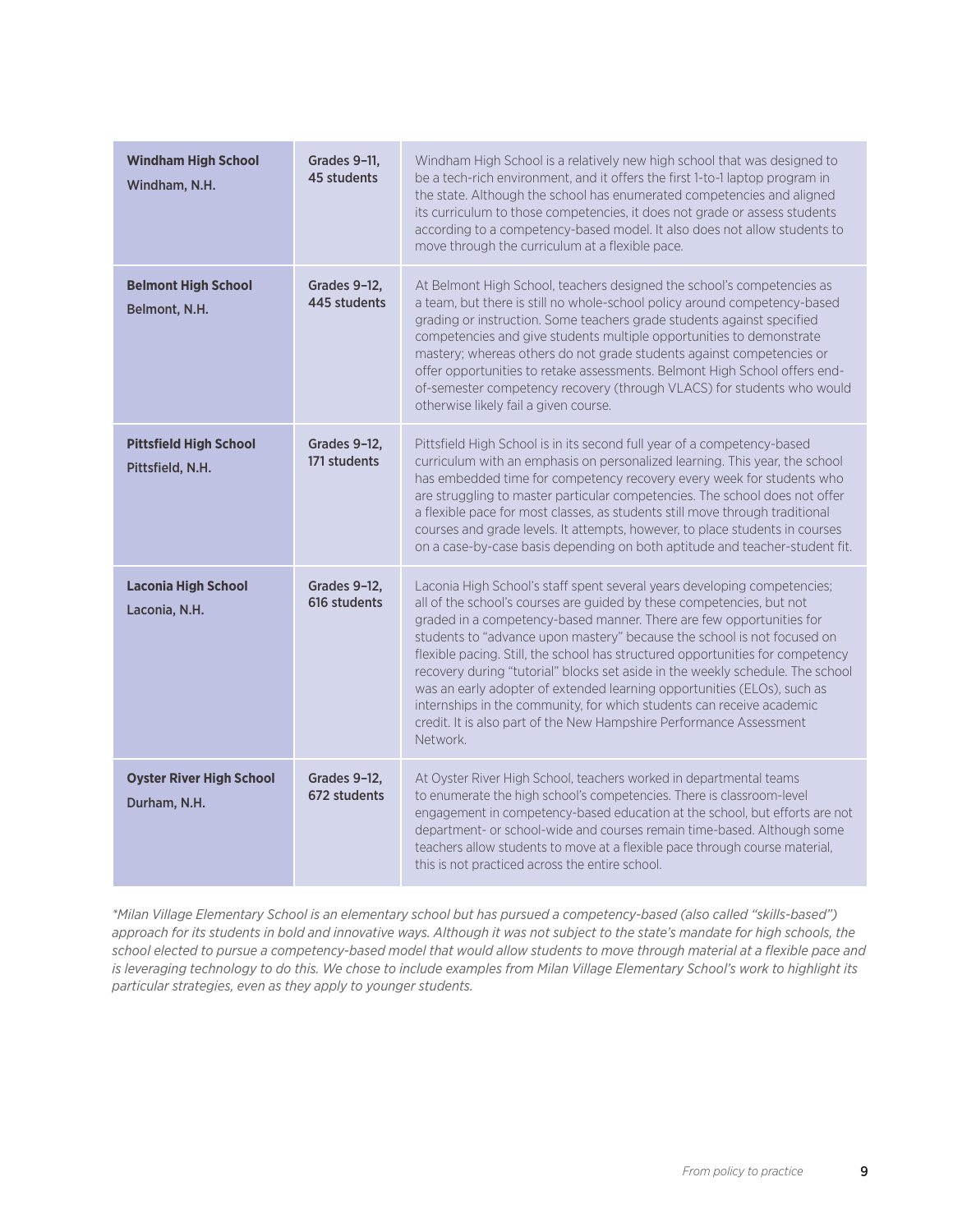Although the 13 schools surveyed do not provide a representative sample of statewide progress, the array of models and approaches implemented by each of these schools reflects the strong sense of autonomy that New Hampshire's schools and districts have exerted in the process of complying with the state's mandate. Each school's transition to competency-based practices looks somewhat different.

The five tenets of CompetencyWorks' working definition of a high-quality competency-based model, as discussed on page 3, provide a helpful framework to compare and contrast the variety of strategies that schools in New Hampshire are adopting to actualize the state's vision. The following section takes a closer look at how the 13 schools surveyed are addressing each tenet of this definition. It is worth noting that New Hampshire's reforms preceded this definition, which was codified at a conference in 2011. Understanding how schools have progressed relative to these five elements, however, provides a unifying framework across which to compare these schools as well as a metric for other states to learn from New Hampshire's evolution over time.

#### 1. Students advance upon demonstrated mastery.

According to CompetencyWorks, the first core element of a competency-based approach is that students progress upon demonstration of learning. This could mean that students move on to new concepts or explore existing topics in greater depth.

Of the 13 schools surveyed, five of the schools that are the furthest along in implementing competency-based education—Milan Village Elementary School, North Country Charter Academy, Manchester School of Technology (MST), MC2 , and Next Charter School—have systems in place that allow students to move through material at a flexible or individual pace as they master concepts and skills.

These schools are using different tools and processes to accomplish this, however. At schools like Milan Village Elementary School and North Country Charter Academy, the students' ability to move at a flexible pace depends largely on technology and online content delivery. For example, at Milan Village Elementary School, teachers have created a full playlist of the entire math curriculum, which is split up into discrete lessons, each of which has a video that the teachers created themselves or found online with examples and explanations on that particular topic. Students have access to this playlist of lessons online, and when teachers assign students to work through the playlists, students move through these lessons at their own pace. This means that within a single classroom, some students might be working on complicated pre-algebra problems, while others are learning fractions. Similarly, students at North Country Charter Academy move through online courses at an individual pace using Edmentum, an online course provider.

Other schools have relied on teachers to structure learning pathways that students can move along at a flexible pace. At MST, teachers tend to monitor student pacing on an individual basis. Students who wish to move faster typically ask their teachers for additional work. Teachers also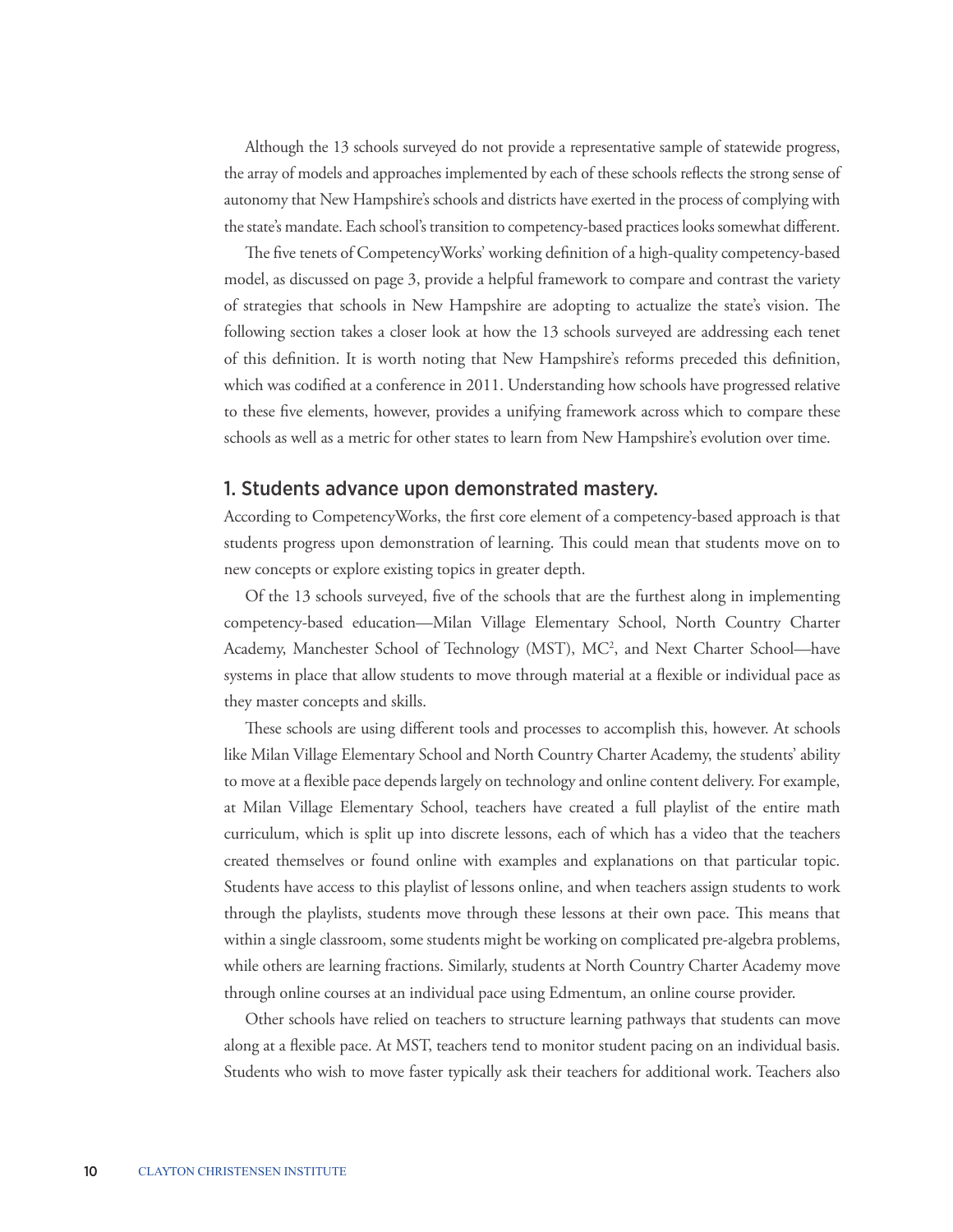assign additional applications of a given lesson to students who are moving more quickly. For example, students in a humanities class could work on lessons involving "strikes as a means of social advocacy" while reading George Orwell's *Animal Farm.* Students who read the work quickly are told to move on to a second George Orwell text, *1984,* and then complete a project based on that novel. MC<sup>2</sup> and Next Charter School use similarly teacherdriven processes to curate each student's pace and pathway. At each, students create projects aligned to particular competencies in consultation with their teachers and progress through these projects at a flexible pace.

aligned to particular competencies in consultation with their teachers and progress through these projects at a flexible pace.

Students create projects

Furnishing students with the option to advance upon mastery was one of the challenges that schools still transitioning to competency-based systems cited frequently. A number of the schools surveyed still organize instruction into time-based units.

This means that even if a student could move through course material more quickly than his peers, it would not be clear what he would move on to studying once he had mastered a given unit or course load. And although mechanisms for students to move through material more quickly might be in place, students might not be encouraged to do so. For example, at Prospect Mountain High School, students can theoretically master English at any time, but few students embrace this opportunity. Christopher Reeves, an English teacher at Prospect Mountain High School, said that this might be because students are not aware of this option, but also because it requires a heavy lift from students. To demonstrate mastery, English students must create "a pretty hefty portfolio" and demonstrate that they can pass the midterm.12 In other words, the option to advance upon mastery is treated as a separate project from traditional courses, rather than being integrated into the academic model itself.

But even schools like Next Charter School, MST, and MC2 that are further along in implementing flexible pacing face challenges. As it turns out, facilitating students "advancing upon mastery" requires a particular infrastructure that many student information systems (SIS) and learning management systems (LMS), decoupled from content providers like North Country Charter Schools' Edmentum, are not built to accommodate. Schools like MST that are attempting to move away from time- or course-based practices are finding that tracking progress in an individualized and modular way remains challenging. As Karen White, the principal of MST, explained, "What's missing is a learning management system because nobody has a competency-based learning management system. We are trying to adapt with the current model and it's not exactly what we are looking for."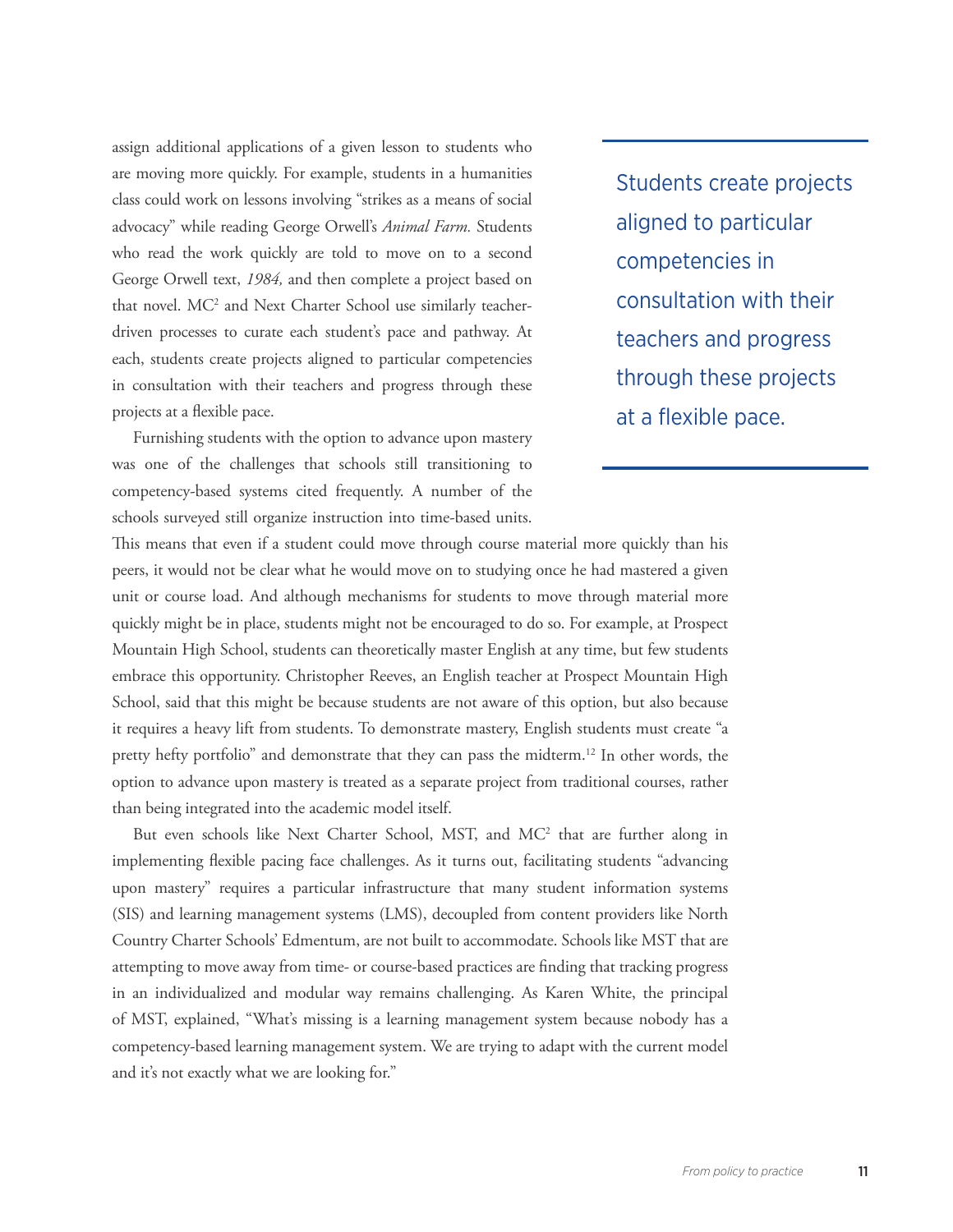Joe Crawford, the principal of Next Charter School, expressed similar struggles. "The lag in software companies is our reality right now," he said. Because Next Charter School is a projectbased school trying to track student progress against discrete performance indicators that are benchmarked against competencies, Crawford and his team have struggled to find software that fits the school's model for tracking student progress. "We have yet to find a tool that allows us to individually assess indicators and attach indicators and artifacts in a patchwork, web-like structure," he said. Next Charter School could not afford to custom-build a system in house, so the staff currently uses Excel workbooks to track progress. These include a summary page for every student outlining that student's credits and then 10 to 15 additional Excel sheets per student.

Another school, MC2 , does not use an LMS but uses a digital portfolio system called Richer Picture to store student projects and artifacts of learning. Additionally, students track their own progress with daily reflections submitted through an online portal that their teachers and parents can access; for reflections, students consider what they accomplished during their school day and how they are progressing against their goals. The school, however, continues to store different pieces of data in silos because no one program can track all of the progress their students make.

There is a dearth of solutions to fill this gap in the competency-based technology infrastructure market. Deputy Commissioner Paul Leather noted concerns about the lack of infrastructure tools inhibiting the growth of competency-based education:

The current SIS infrastructure does not support student- or teacher-rich task work leading to successive formative assessments, nor does it connect to summative scoring in a competency-based environment. Several commercial developers are working in this space, but the results are inconclusive to date. It is crucial for this technological support to be in place if we are to expect scaling of personalized competency education.

Some promising new products and efforts are beginning to emerge within the state, however. For example, Justin Ballou and Andrea Ange, a teacher and a media specialist, respectively, at Campbell High School, launched Socrademy, a personalized learning platform that enables students to work on competency-based content focused on their passions at their own pace. The state is also engaged in efforts to meet the technology needs of competency-based systems through its membership with the Innovation Lab Network, a consortium that works across numerous states attempting to build next generation learning systems. Additionally, consultants with 2Revolutions are running a Performance Data System Network within the state's larger Network Strategy, where the firm is comparing a variety of technology tools and integrations across tools that might better support competency-based models.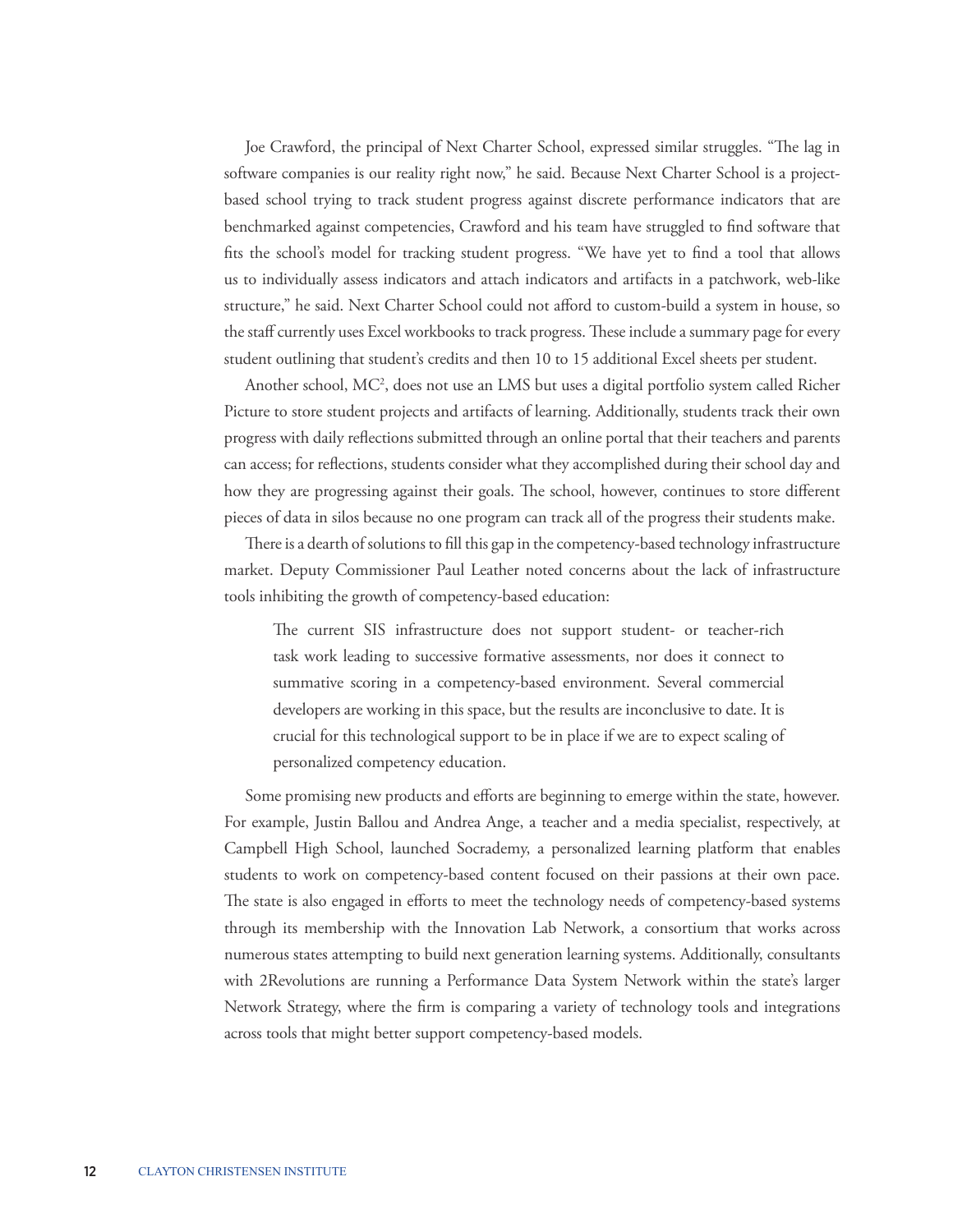### 2. Competencies include explicit, measurable, transferable learning objectives that empower students.

The second part of the CompetencyWorks definition of a high-quality competency-based model describes the creation of competencies themselves. Competencies consist of measurable learning objectives that are shared with students. This transparency can empower students to take responsibility for their learning and align teachers around common learning goals.<sup>13</sup>

The 2005 revisions to Ed 306 required all districts to identify or develop high school course competencies by September 2008, but the mandate to create competencies initially generated confusion across the state. In her book *Off the Clock*, Colby writes:

What is a competency? How many competencies should a course have? How do you assess a competency? The conversation and buzz about these key questions went on for almost 2 years leading up to the 2008 to 2009 school year deadline for adoption, when the competencies must be put into place… A competency became a self-defined entity.<sup>14</sup>

Although the educators we surveyed tended to agree on the underlying notion of competencybased education, many of them expressed concern that there still was no agreed upon statewide language or philosophy around how to create competencies or the role competencies should play in instructional design. In 2010, in an attempt to create some consistency across districts, the NHDOE published a validation rubric that schools could, but were not required to, use to review the quality and consistency of their competencies.15 Later, in 2013, the New Hampshire State Board of Education created its own Common Core-aligned ELA and math competencies that schools could adopt.<sup>16</sup>

Although each of the high schools we surveyed has defined or adopted "competencies," the degree to which these competencies are ignored, serve as a guideline, or are the starting point around which teachers and leaders developed curriculum varies across schools. At schools such as MST, Next Charter School, and MC2 , teachers have designed the curriculum in a manner that is directly guided by the school's competencies.

For example, at MST, in most subjects, teachers develop projects first and then determine which competencies students will focus on in each given project. Students are then free to complete the projects in their own way. As White said, "Our teachers are actually developing the curriculum around the competencies."17 At Next Charter School, teachers wanted to dig more deeply into the competencies, so they broke down each competency into a series of performance indicators. These indicators serve as skills-based, more discrete standards around which teachers design projects and assess student work.<sup>18</sup> In other words, although the state competencies are guiding the school's approach, these competencies are not the smallest building block around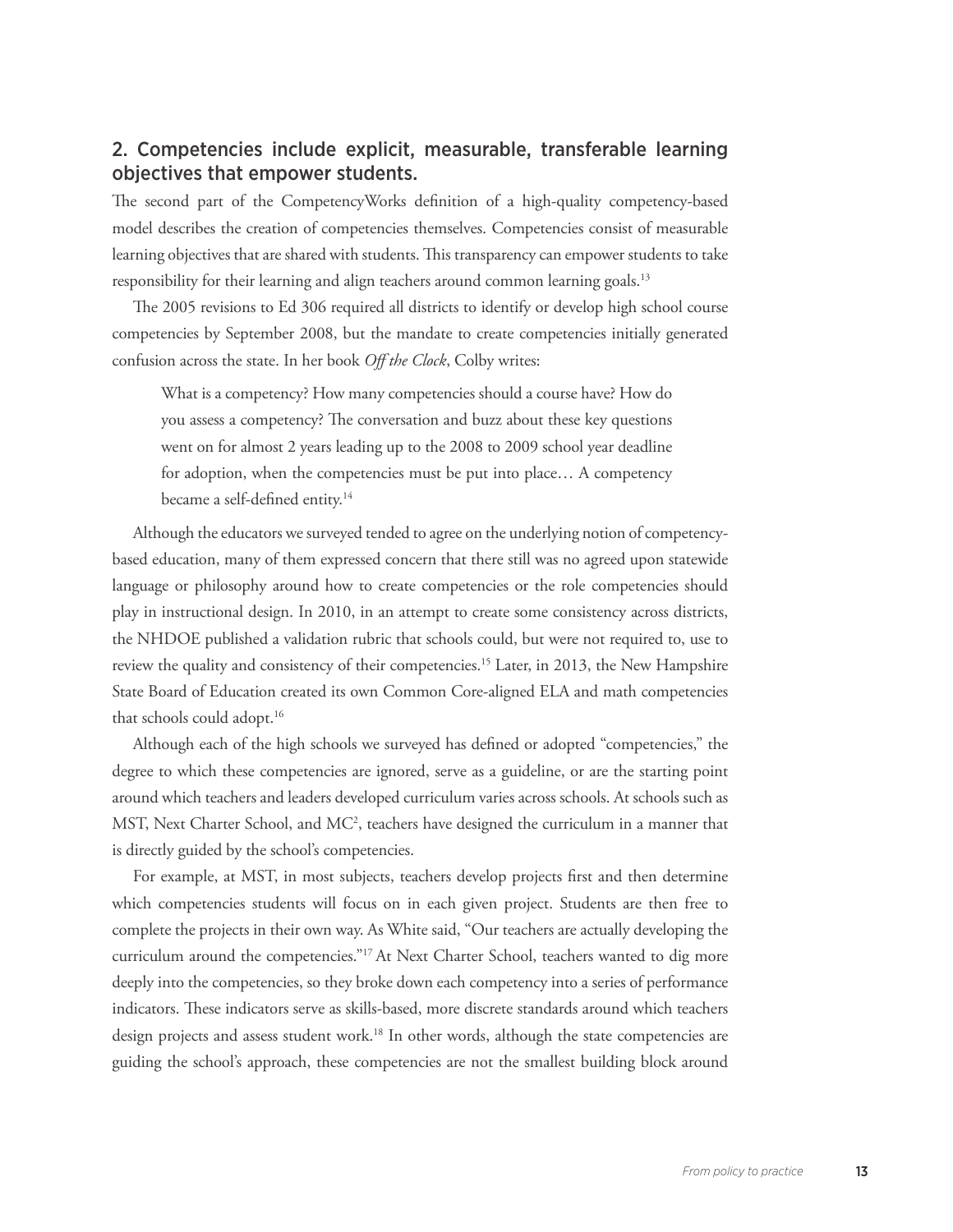Teachers from different departments study student data tied to key competencies that students are working on across multiple disciplines.

which teachers' teach and assess. $^{19}$  At MC<sup>2</sup>, the staff has created two categories of competencies: "Essential Knowledge" (content and skills grounded in academic disciplines) and "Habits" (behaviors and dispositions that cut across academic disciplines). Some foundational essential knowledge competencies must be met early on in students' tenure at the school, whereas other essential knowledge requirements, such as writing, research projects, or physical fitness, are embedded throughout the curriculum. Other competencies can be mastered earlier or later in a students' individual path depending on individual aptitudes and interests.

Beyond curricular design, some schools have also acted to ensure that teachers agree on what competency-based education means in their schools and classrooms. For example, Sanborn Regional School District attributes much of its success in implementing a

competency-based system to its professional learning communities (PLCs) that help align teachers around a common vision. At Sanborn Regional High School, teachers from different departments study student data tied to key competencies that students are working on across multiple disciplines. Beyond providing an opportunity to share practice, Ellen Hume-Howard, the director of curriculum at Sanborn Regional School District, believes that empowering teachers was a catalyst to transforming away from time-based policies. "Once teachers felt stable and comfortable, they knew that it was okay for them to take risks," she said.<sup>20</sup>

At other schools, competencies play a lesser role in guiding curriculum or aligning teachers around a common vision. Some of the educators we surveyed noted that the extent to which competencies guide instruction might be limited by lack of coordination school-wide. At some schools, academic departments have defined competencies, but the school does not use a competency-based report card, so multiple departments may be teaching overlapping competencies. Inconsistency may also appear within departments. Numerous teachers from different schools explained that at their schools, individual teachers decide how they want to engage with competency-based education. As one teacher put it, "Teachers and classrooms are autonomous, almost to a fault." As a result, within the same school building, different departments and even different teachers have different levels of investment in implementing competency-based education. This variation is likely compounded by the fact that there are still differences of opinion about competency education. As another teacher explained, "There's still overall no agreement on what competencies should be. Even within the school building and across the district level, there are differences of opinion." As Sturgis has pointed out, at the most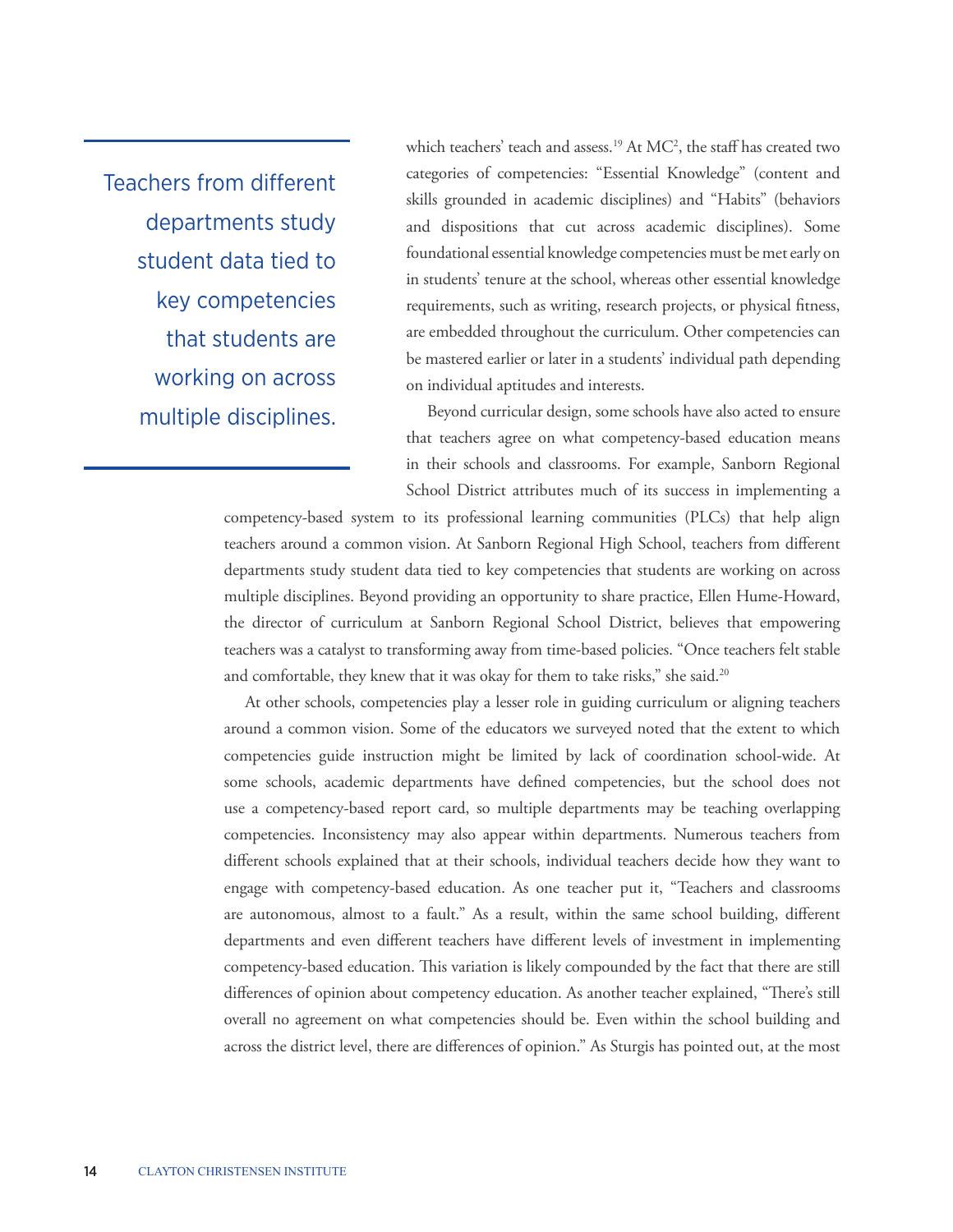basic level greater alignment on the meaning of competence could come about by practitioners coming together to define what proficiency on the New Hampshire state standards looks like.<sup>21</sup>

### 3. Assessment is meaningful and a positive learning experience for students.

The third tenet of CompetencyWorks' definition of a high-quality competency-based system addresses the key role that assessments play in facilitating student learning. Ideally in a competencybased model, students would receive feedback immediately or shortly after assessment occurs. This continuous feedback cycle encourages students to keep returning to difficult concepts and skills until they achieve mastery.

The schools we surveyed deployed a wide range of assessment strategies to provide students with meaningful and efficient feedback that contributes to a continuous cycle of learning. At North Country Charter Academy, for example, students use a self-paced online curriculum called Edmentum and receive supervision and support from face-to-face teachers on an asneeded basis. As such, the school relies heavily on online assessments from Edmentum to gauge gaps in students' understanding and determine when individual students are ready to move on to the next lesson or module. Other schools, like Sanborn Regional High School, administer pen-and-paper tests, but give students multiple chances to demonstrate mastery by offering "reassessment" without penalty—or test retakes—until students have demonstrated mastery of at least 80 percent of the competencies.22 This, in turn, fundamentally shifts how teachers grade student work. For example, students do not receive "Fs" but instead are given opportunities to revisit the concepts they missed until they are ready to be reassessed.<sup>23</sup>

Next Charter School, in contrast, bases its summative assessments on the projects students create, rather than on pen-and-paper or online tests at the end of a lesson or unit. For example, the students' summative assessment in a social studies unit focusing on U.S. history and foreign policy was to write a letter to President Obama proposing foreign policy solutions in Syria. The letter was intended to measure one competency ("students understand events and actions in the U.S. have impacted other countries") and had to include both an historical account of previous foreign policy strategies, a proposed action, and a rationale and justification for why that proposed action was the best option. Leading up to final projects like this one, teachers use various formative assessments, like short quizzes or less formal inquiry, to gauge students' progress toward mastering various competencies and readiness for their final project. If a student fails to demonstrate mastery, then he has the option to revise his final project, or he can move on and design a new project to address the competency or competencies that he failed to master.<sup>24</sup>

To supplement their own formative and summative assessments, a number of schools including Sanborn Regional High School, MST, MC2 , and Milan Village Elementary School—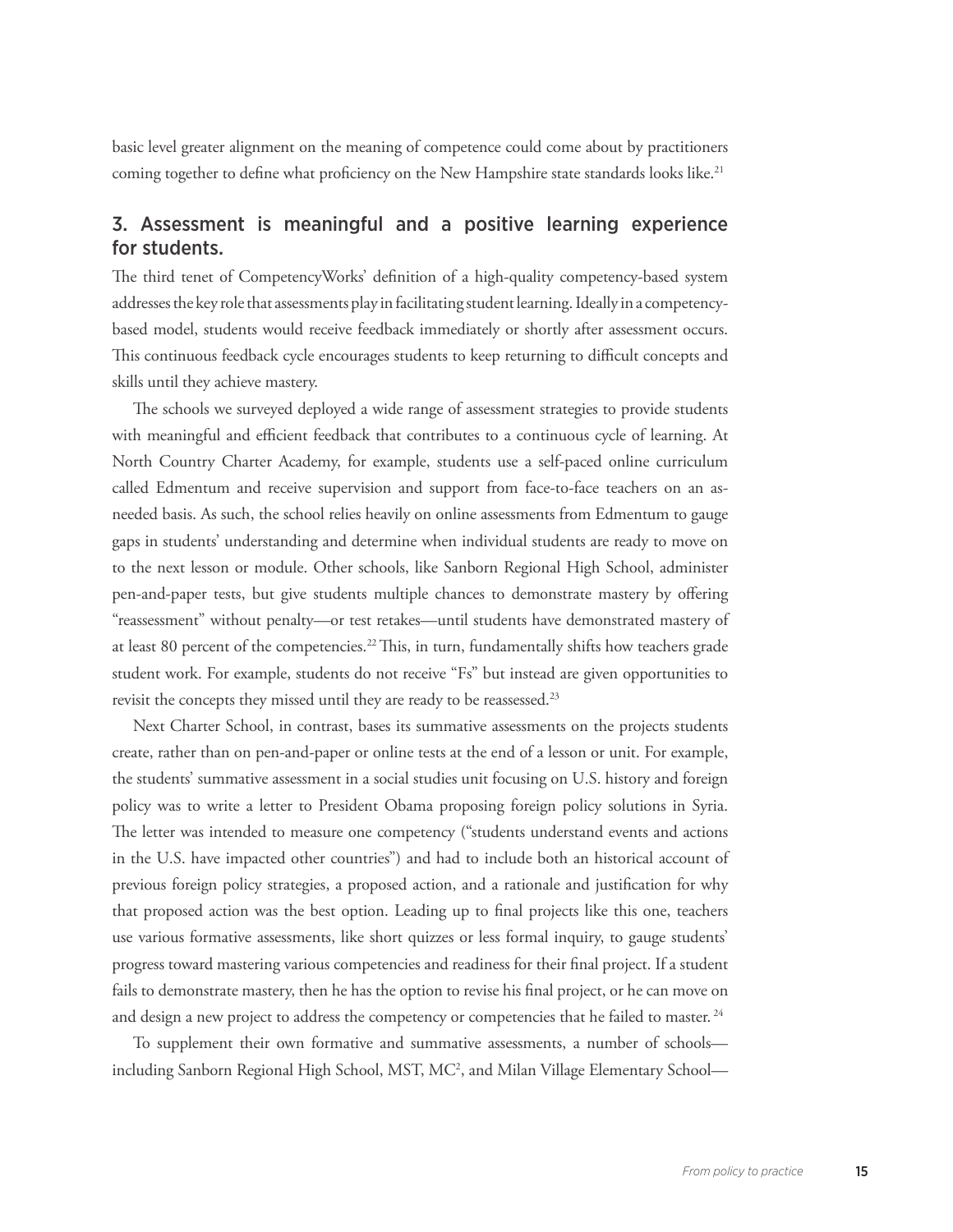use the Northwest Evaluation Association's (NWEA's) Measures of Academic Progress (MAP), a computer adaptive assessment test, to benchmark student growth. The schools typically administer MAP assessments to students in the fall, winter, and spring to measure their academic status, irrespective of the grade level at which they are performing. Although these tests do not provide immediate feedback, they help calculate academic growth over time to inform instruction during the year.

As schools design systems and processes to assess mastery and growth on an ongoing basis, they are increasingly incorporating performance assessments in their curricula. Performance assessments are tests that aim to assess students' abilities to demonstrate competencies across various disciplines and focus on the "application" of competencies, rather than on the rote memorization of facts.<sup>25</sup> For example, a student may be able to answer multiple choice math questions, but a performance assessment would test his ability to calculate change in dollars and cents in a sales transaction.

Some schools are designing performance tasks that can be administered through traditional pen-and-paper exams but that require students to demonstrate competency through real-world examples. Designing these tasks requires coordination and benchmarking among teachers. Brian Stack, the principal of Sanborn Regional High School, has written about how these assessments are built and scored at his school. In one particular case, math teachers worked together to design a task, which consisted of an open-ended question prompting students to design a budget for a school dance by using pricing models and accounting for varying levels of attendance. Then, teachers crafted a scoring rubric and field-tested their task and each scored the student work. Next, they agreed upon samples of student work that would act as anchors for each level of their rubric. Finally, they reflected on the process in an effort to refine their performance assessment and their rubric for future use.<sup>26</sup>

Other schools have incorporated a performance-based assessment approach into their curriculum through project-based learning. For example, the Next Charter School final social studies project described above incorporates tenets of performance-based assessment, as students are expected to apply their understanding of U.S. history and foreign policy to a real-world persuasive writing task. At MC<sup>2</sup>, students similarly must demonstrate mastery across a variety of project-based settings. To be awarded credit, they must ultimately defend their learning in front of a panel. For a given project, students are expected (and provided support) to communicate their learning through a variety of methods, including, but not limited to, demonstrations, informal and formal reflective writing, informal conversation, and formal presentations.

The state actively supports the development of competency-based performance assessments through the New Hampshire Performance Assessment Network (Network), an initiative of the NHDOE, in partnership with the Center for Collaborative Education (CCE) and the National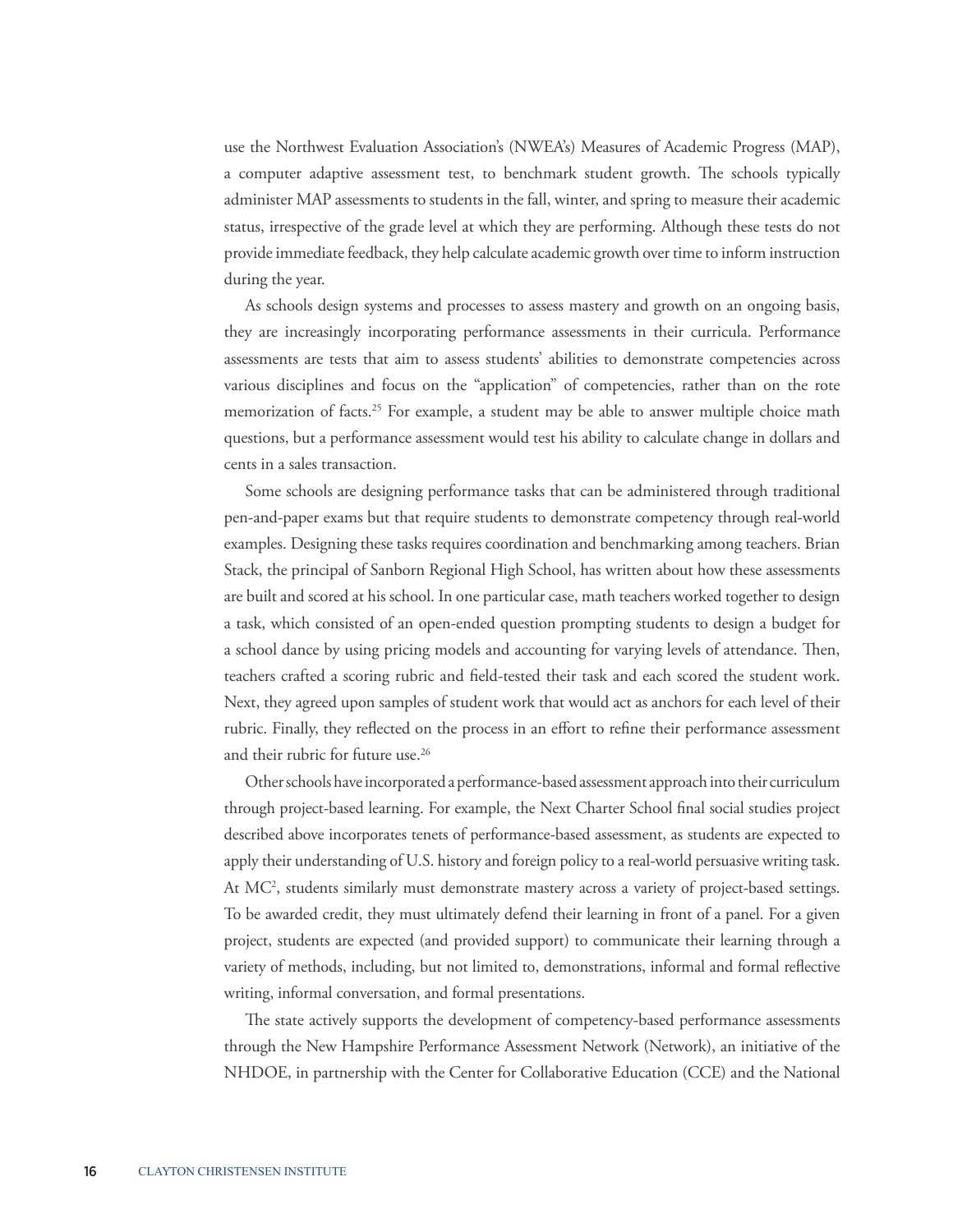Center for Improvement of Educational Assessment (NCIEA), to create a repository of performance assessment items for schools statewide. This work began in 2012 with 20 high schools that were engaged in assessment literacy training, group performance assessment of student work, and development of common performance tasks in ELA and math.

Members of the Network appreciate the role that the state has taken in bringing leaders together to collaborate and share best practices. As one school leader in the Network said, "I give the state a lot of credit; we're small enough that many schools can come to the table…the state provides think tank-like opportunities for districts." The ultimate goal is for the Network to create: (1) a set of common performance assessments that have high technical quality in the core academic subjects; (2) locally designed assessments with guidelines for ensuring high technical quality; (3) regional

The New Hampshire Performance Assessment Network provides districts in the state with think tank-like opportunities to share best practices.

scoring sessions and local district peer review audits to ensure sound accountability systems and high inter-rater reliability; (4) a web-based bank of local and common performance assessments; and (5) a network of practitioner assessment experts to support districts and schools.<sup>27</sup>

The state is also attempting to develop teacher professional development to empower teachers to rethink the role of assessment in a competency-based model. As Colby noted, this challenge, at the highest level, is about helping teachers rethink the role and format of assessments. "We have to drill beyond the teacher's understanding of how they've used assessments in the past that really isn't appropriate…and then have them adapt to and create tests that are meaningful to the student and then demonstrate mastery," she said.<sup>28</sup> The state is attempting to reshape teachers' relationships to assessment through the professional development network called the New Hampshire Network, a statewide effort to connect educators and administrators through face-to-face and online collaboration.<sup>29</sup>

Federal assessments, however, remain a concern for state administrators who are trying to move away from once-yearly tests regardless of whether a student has reached mastery. As a member of the Smarter Balanced Assessment Consortium (SBAC), one of two multistate consortia awarded funding from the U.S. Department of Education in 2010 to develop an assessment system aligned to the Common Core State Standards, New Hampshire is considering how those tests might better align to a competency-based model. As Leather said, "Can we construct a state accountability system more based on measuring students as they learn, rather than trying to do it on a timebased system?"30 Whether high-stakes testing could occur in a more "on-demand" manner—when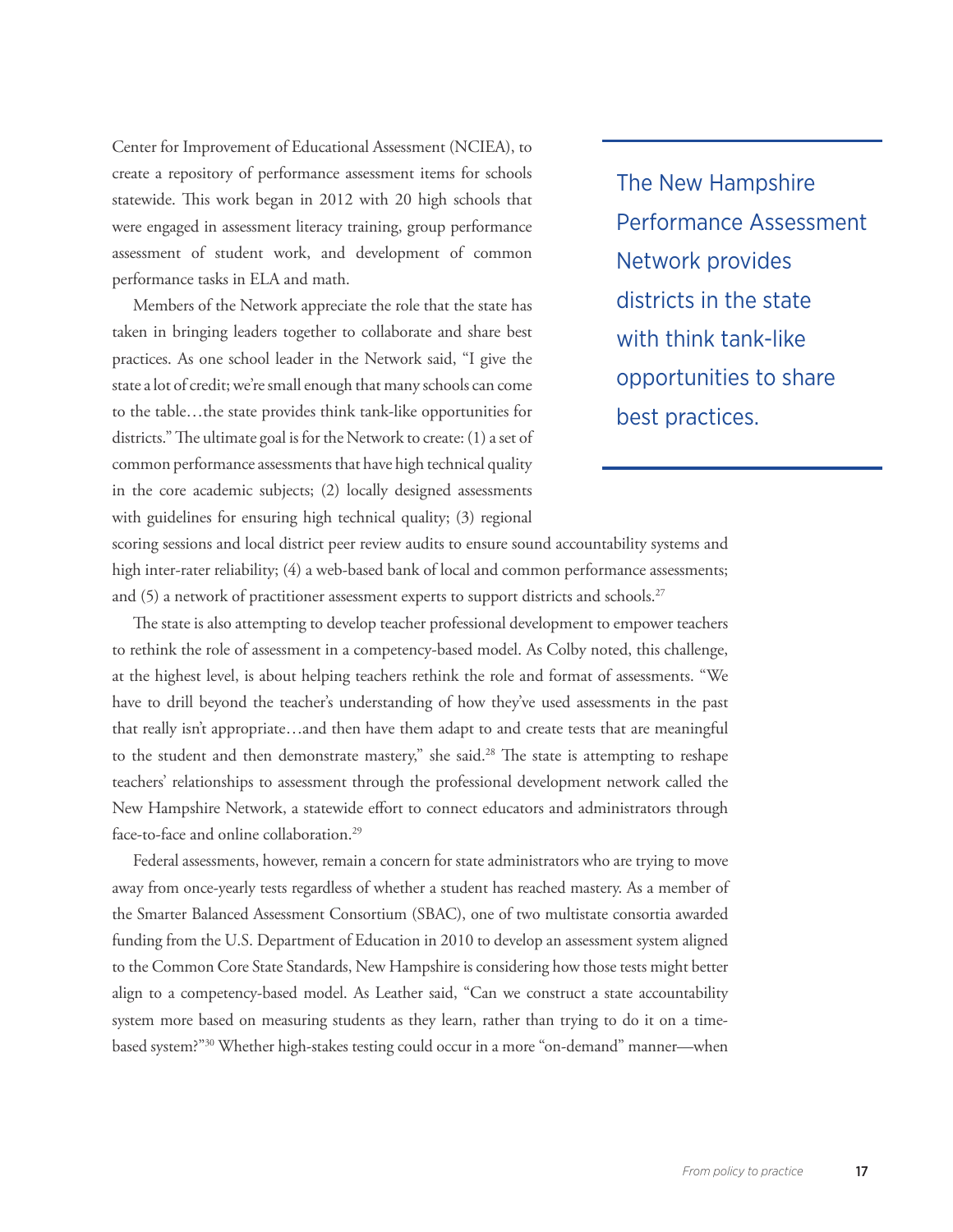## Schools in New Hampshire are increasingly setting aside time to provide students with additional differentiated support.

students were ready to sit for the test, rather than once a year remains an open question as the state implements these tests over the coming years.

### 4. Students receive rapid, differentiated support based on their individual learning needs.

The fourth tenet of the CompetencyWorks definition of a highquality competency-based model describes the importance of providing ongoing, just-in-time supports to students as they progress. This may be facilitated through teachers closely monitoring student progress and stepping in to explain concepts or material when students need help. Online-learning modules may also provide additional tutorials to assist students when they are struggling.

Schools in New Hampshire are increasingly setting aside time to provide students with additional differentiated support, often consisting of a daily or weekly class period, to hone in on areas where they are struggling or to move into more challenging work. Sanborn Regional High School has built one period a day into its schedule for students to either catch up on work or advance to new material upon demonstrating mastery. Similarly, at MST, students who are struggling with projects must attend the school's learning lab during a study hall period where they work on predetermined projects and assignments from their courses and teachers provide extra support. In some subject areas, students in the learning lab can also access software tutorials for additional practice exercises.

When students fail to demonstrate competency on interim or final assessments, many schools have created additional windows of time to provide ongoing or end-of-semester support to them. This practice is often referred to as "competency recovery." Although some competency-recovery programs offer students one-on-one instruction with a teacher, the majority offers some form of recovery online through programs like Virtual Learning Academy Charter School (VLACS), Odysseyware, or Nova Net. At Belmont High School, students on the cusp of failing a course at the end of the semester can take VLACS competency-recovery modules at the school's computer lab to receive additional instruction in areas where they are struggling. Other schools have attempted to intervene earlier and more often. For example, Pittsfield High School has embedded time for recovery each week for students who have failed to demonstrate competency on assessments to receive extra help in those areas. This time is designed to prevent students from accumulating significant gaps in their learning over the course of the entire semester.

A number of schools are still working out the logistics of competency recovery and grappling with the reality that different students need different supports. Pittsfield High School's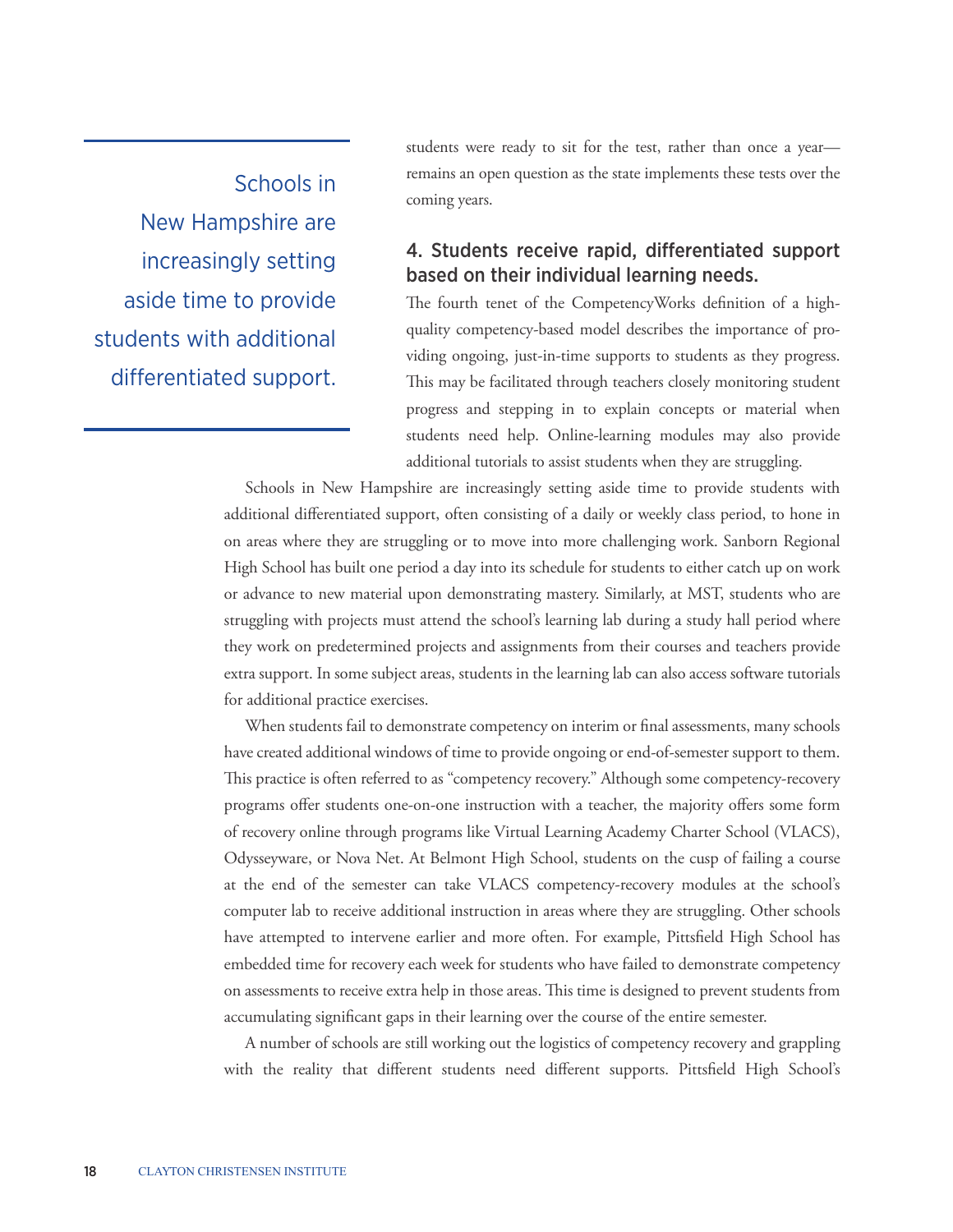competency-recovery program gives students the option of moving on to new courses before completing competencyrecovery modules to fully master the last semester's work. Although this works for some students, extending the timeframe has proven challenging for students who have fallen behind and are trying to recover and complete material from prior courses while simultaneously enrolling in new ones.

Other schools have found that even daily support or competency-recovery opportunities are still constrained by vestiges of a time-based system. Extra periods for support or time set aside for competency recovery, particularly in schools where recovery modules are only offered on an end-of-semester basis, may be built around the assumption that students have accumulated gaps

ELOs allow students to engage in projects and activities outside of the traditional classroom and earn academic credit.

in their learning. This is the opposite outcome of what truly competency-based systems aim to achieve. To avoid this linear progression, Next Charter School, North Country Charter Academy, Milan Village Elementary School, and MC2 have all structured their schedules and curriculum so that learning is not something to be recovered, but is simply based on students progressing at a flexible pace through material.

### 5. Learning outcomes emphasize competencies that include application and creation of knowledge along with the development of important skills and dispositions.

CompetencyWorks describes the fifth tenet of competency-based education in terms of what a competent student can do and that student's ability to acquire and demonstrate knowledge within real-world settings.<sup>31</sup>

Performance assessments, described earlier, are one key effort among schools trying to emphasize the practical application of competencies. Another way New Hampshire has focused on the application of knowledge is through the development of extended learning opportunities (ELOs), which are opportunities for students to engage in projects and activities outside of the traditional classroom and earn academic credit. The NHDOE defines an ELO as the "primary acquisition of knowledge and skills through instruction or study outside of the traditional classroom methodology."32 ELO's often consist of semester-long internships for which students can receive academic credit. Other examples of ELOs could include independent study, performing groups, community service, apprenticeships, and online courses. According to the NHDOE, a "rigorous" ELO is comprised of four key components: research, reflection, product, and presentation.<sup>33</sup>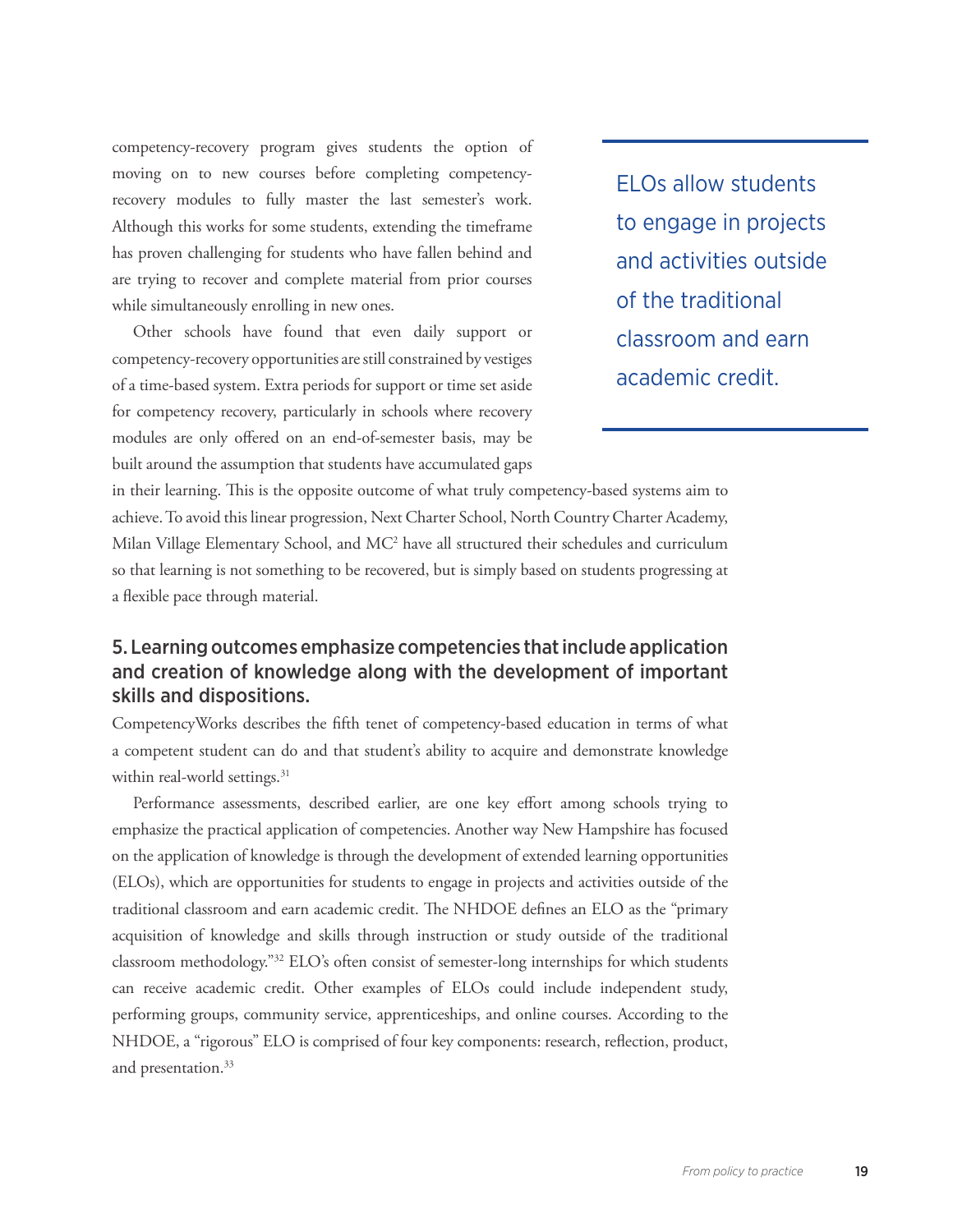Some schools have focused heavily on developing opportunities to acquire and demonstrate knowledge in these nontraditional environments. Carter has long been a champion of ELOs throughout the state. She originally built these outside-of-school learning opportunities at the Monadnock Community Connections School, which operated from 2002–10. Building on that work, MC<sup>2</sup> currently offers students numerous ELOs, or as the school calls them, "personal life experiences." Personal life experiences may include after-school and recreational learning experiences, online courses, community college and continuing education courses, and vocational training such as Fire Explorers, Firefighter Training, or Nurse's Aide training. Teachers and students work together to design individual ELO plans that include clearly identified competencies that the ELO will address, accountability and assessment checkpoints, and teacher and community mentors.  $MC^2$  teachers assess all ELOs and, as with in-school projects, students are expected to apply, document, and defend what they have learned through their experiences outside of school.

Carter's work at Monadnock Community Connections School inspired New Hampshire to pursue a statewide effort to expand ELO programs. This led to the Nellie Mae Foundation, a Boston-based philanthropy, investing in a 2007 ELO pilot program in New Hampshire. The pilot was an effort to support and study best practices among four high schools that were developing and implementing ELOs. One of those four schools, Laconia High School, has leveraged its access to local businesses and put in significant work building relationships with business leaders who can mentor students through a semester of work. To assess student performance on those competencies included in their ELOs, Laconia High School has developed a competency-based rubric whereby students can select at the outset of the program which competencies their ELOs will be designed to meet. Laconia High School is also part of the Lakes Region countywide effort called 200 by 2020, a workforce development partnership aimed at engaging at least 200 businesses in providing a full range of ELOs for Lakes Region students by the year 2020.

Some schools, like Laconia High School and MC2 , have invested significant resources into offering students a full range of ELOs. Developing a robust ELO program, however, may require a heavy lift by schools to establish partnerships with potential hosts for internships or job shadowing programs. This can prove difficult in certain contexts. For example, more rural schools may struggle to create robust ELO opportunities. Belmont High School, which is also part of 200 by 2020, has had a harder time fostering a wide array of ELOs because it serves a small, rural district where there are fewer businesses with which to build learning opportunities. Creating meaningful and varied partnerships in the community appears to be one of the greatest challenges facing schools as they build their ELO programs.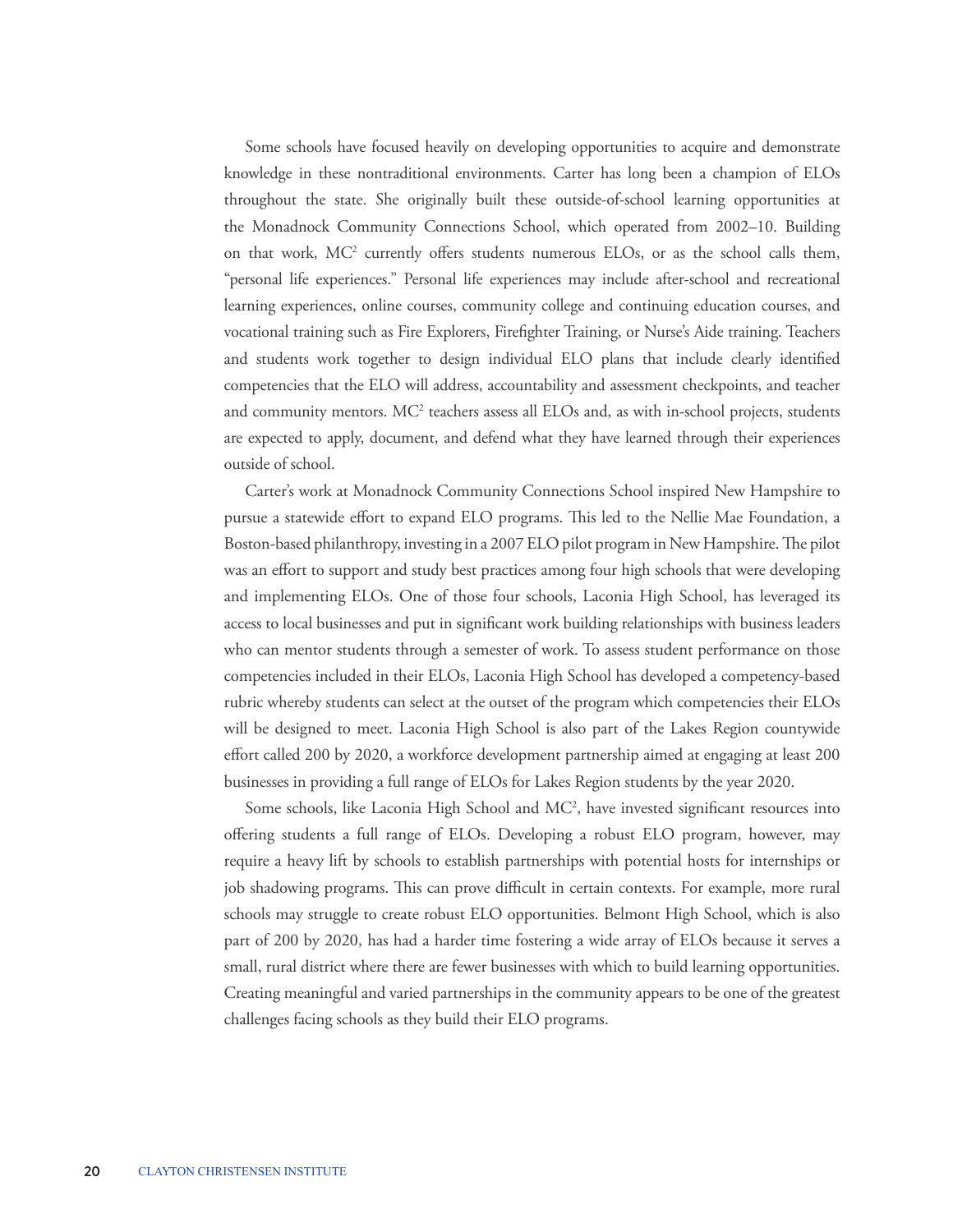### **Conclusion**

The policies that support competency-based education in New Hampshire have created space for school models to innovate beyond century-old practices of measuring progress based on time instead of learning. In this sense, New Hampshire is at the national frontier of statewide competency-based policy and practice.

Still, a number of schools have room to further evolve their competency-based approaches. From a practical perspective, competency-based models appear to be slower to take hold when teachers or communities are not aligned around this new vision of schooling and when pathways for advancing upon mastery have not been established as integral to the school curriculum, schedule, and infrastructure. In such schools, the curriculum may be aligned to competencies, but students are still not necessarily able to move at a flexible pace that reflects their individual abilities and needs. Moreover, some schools appear to be shifting toward providing greater supports, but if supports such as competency recovery are only offered weekly or at the end of a semester, then students still stand to accumulate gaps in their learning. Without a means to advance upon mastery and meaningful just-in-time support, students are not experiencing the individualization that is integral to a fully competency-based model.

Technology infrastructure that would support self-paced advancement poses an additional barrier to implementing a competency-based model. Even those schools committed to creating a learning environment with flexible pacing and numerous pathways for their students to advance along have struggled to find the learning management software and student tracking technology to support their models. As fully competency-based models remain few and far between, the demand for such products may be too small thus far to generate a robust supply of competencybased technology infrastructure in the education technology market.

These are some of the challenges and questions with which the state will continue to grapple as more and more districts move toward fully competency-based models. Still, New Hampshire is witnessing a growing enthusiasm for competency-based approaches in high schools and beyond. As Colby said, "The state rules were really centered around high school. Now that we're into it as far as we are, several districts have looked at expanding competency-based education to K–8."34

The evolution of the state's regulatory framework and technical supports over the last decade lend key insights to those states considering moving away from time-based credit systems. New Hampshire's history of reform, continuous leadership, and local control help explain the policy levers available in the state as well as the corresponding variation of school models on the ground. The strategies and challenges that are evolving among school models also provide compelling evidence that competency-based education is not merely a policy shift, but also requires the hard work of designing a wholly new teaching and learning model on the ground.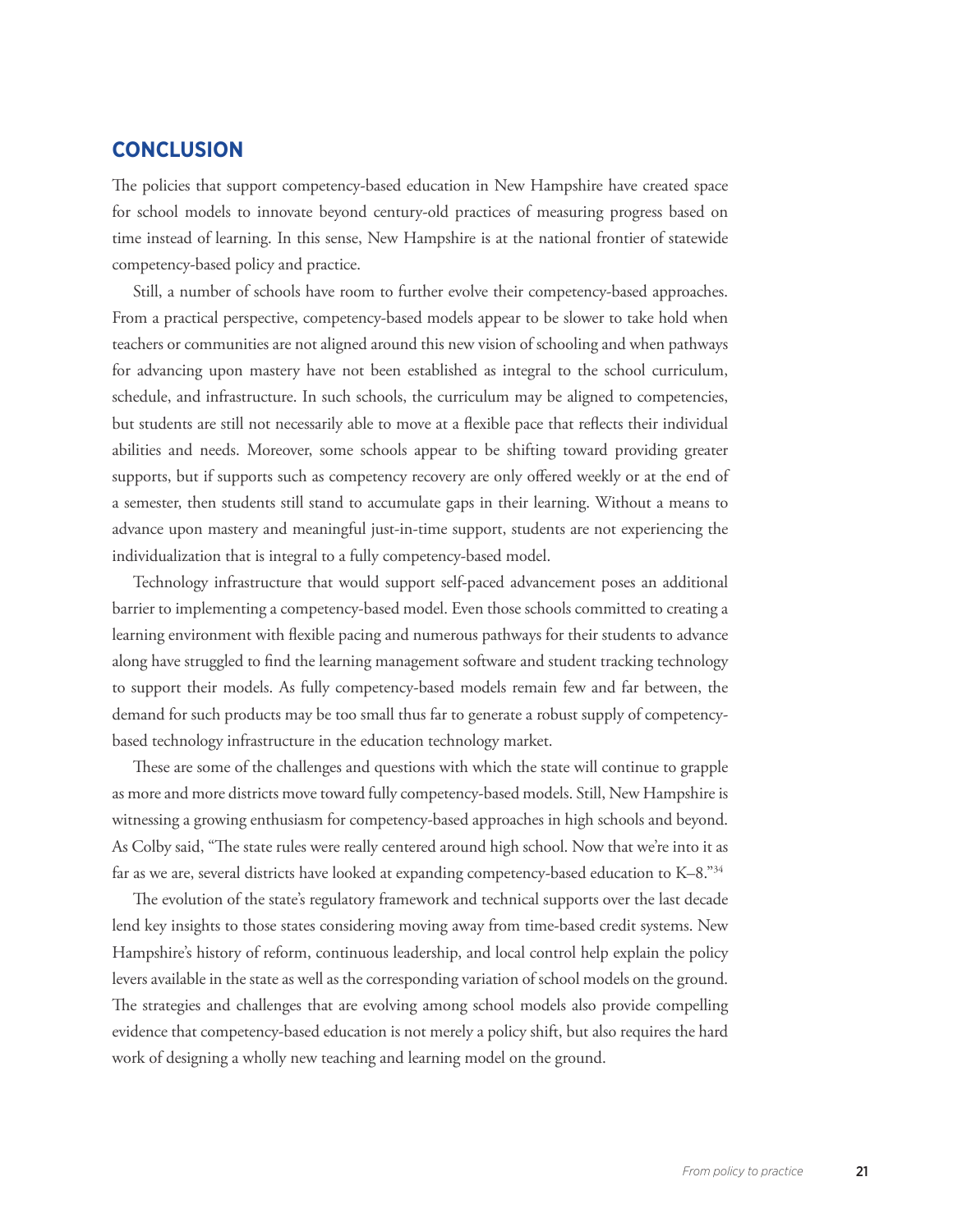### **Appendices**

### Appendix A. Notable reports and books on New Hampshire's competency-based policymaking as well as on various implementation models in New Hampshire and beyond

"Narrative History and Related Documents," New Hampshire Department of Education, http:// www.education.nh.gov/innovations/hs\_redesign/background.htm (accessed April 4, 2014.).

Mariana Haynes, "Strengthening High School Teaching and Learning in New Hampshire's Competency-Based System," Alliance for Excellence in Education, January 22, 2013, http:// www.all4ed.org/files/StrengtheningHSTeachingLearningNH.pdf.

Susan Patrick and Chris Sturgis, "Cracking the Code: Synchronizing Policy and Practice for Performance-Based Learning," iNACOL, July 2011, http://www.inacol.org/cms/wp-content/ uploads/2012/09/iNACOL\_CrackingCode\_full\_report.pdf.

Chris Sturgis and Susan Patrick, "When Success Is the Only Option: Designing Competency-Based Pathways for Next Generation Learning," iNACOL, November 2010, http://www.inacol. org/cms/wp-content/uploads/2012/09/iNACOL\_SuccessOnlyOptn.pdf.

Dan Barrick and Steve Norton, "Student-Centered Learning in New Hampshire: An Overview and Analysis," New Hampshire Center for Public Policy Studies, December 2012, http://www. nhpolicy.org/UploadedFiles/Reports/nelliemae\_final1a.pdf.

Fred Bramante and Rose Colby, *Off the Clock: Moving Education From Time to Competency*  (Thousand Oaks, California: Corwin, 2012).

"New Hampshire Extended Learning Opportunities Evaluation: Final Report of Evaluation Findings," UMass Donahue Institute, May 2011, http://www.education.nh.gov/innovations/ elo/documents/evaluation.pdf.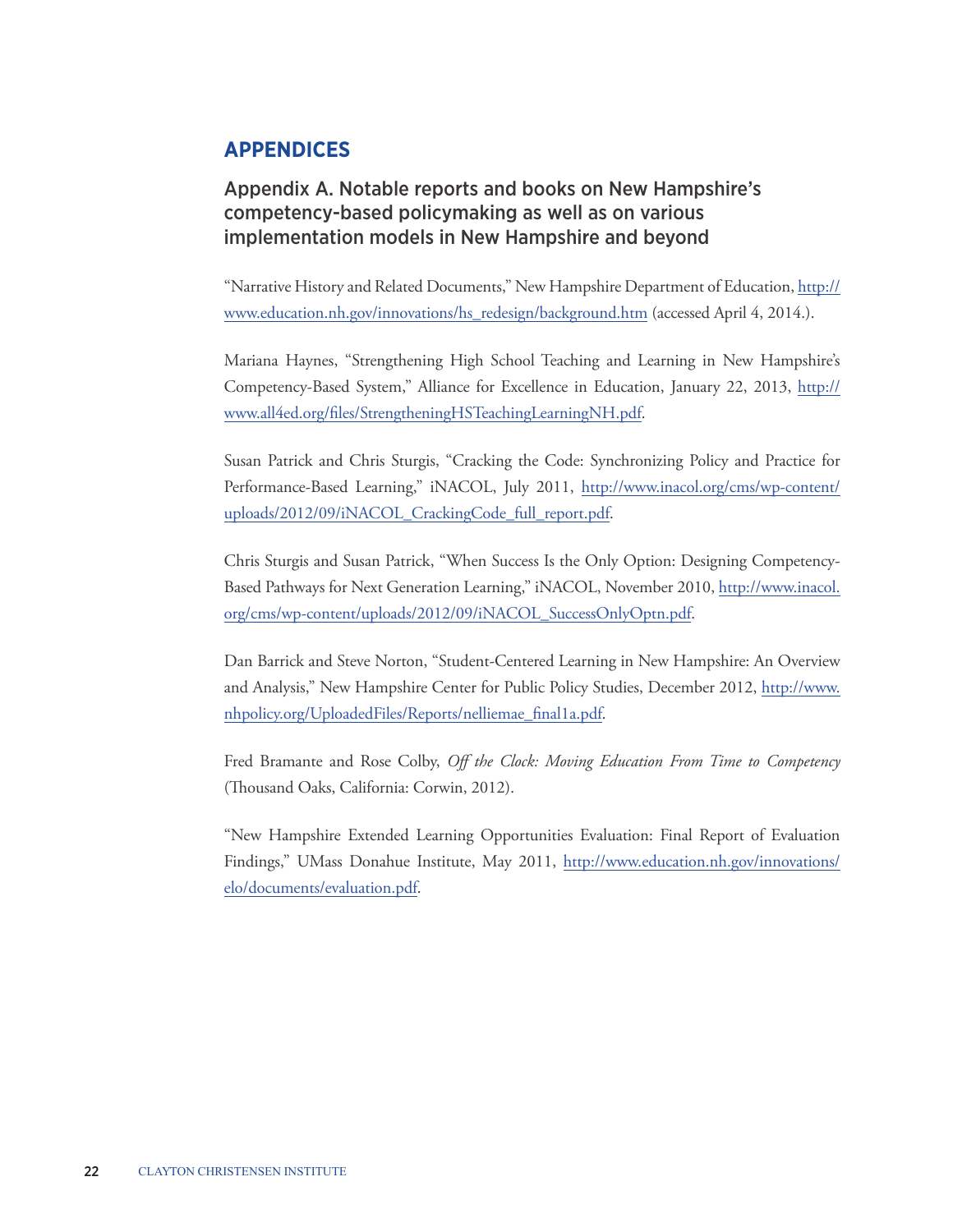## Appendix B. Timeline of key New Hampshire policy initiatives

| The New Hampshire Department of Education (NHDOE) forms the Competency-Based Assessment Workgroup,<br>which consists of groups of educators, administrators, superintendents, college personnel, and community<br>leaders in New Hampshire, to begin the Competency-Based Assessment System (1997-2003). The workgroup<br>identifies 10 competencies for New Hampshire. With coordination from the NHDOE, groups of educators from<br>participating school districts write performance standards for each of these competencies based on the New<br>Hampshire curriculum frameworks.                                                                                                                                                                                                                                                              |
|---------------------------------------------------------------------------------------------------------------------------------------------------------------------------------------------------------------------------------------------------------------------------------------------------------------------------------------------------------------------------------------------------------------------------------------------------------------------------------------------------------------------------------------------------------------------------------------------------------------------------------------------------------------------------------------------------------------------------------------------------------------------------------------------------------------------------------------------------|
| The NHDOE, using federal School-to-Work monies, sponsors a developmental pilot (1998–2001) in which high<br>schools may participate, through a grant application process, in the design of the state's competency-based<br>assessment method. The pilot process, which begins with four schools and later increases to 14, spurs changes<br>that streamline and refine both the content and the process of applying performance standards to student<br>demonstration of competency.                                                                                                                                                                                                                                                                                                                                                              |
| The NHDOE forms the High School Reform Leadership Group, which consists of educational leaders, school<br>administrators, district administrators, educators, and community members, to articulate the goals and<br>shortcomings of New Hampshire's high school system. The following year, the group publishes "High School<br>Leadership: Preliminary Report," which identifies findings from a series of conferences and focus groups<br>throughout the state and names numerous priorities that make up a student-centered personalized system.<br>Among other things, the report calls for "Student Individual Educational Plans" and proposes that "[t]eachers<br>would be more like facilitators, managers, and assessors of student learning, and students would drive their<br>own learning."35                                          |
| The NHDOE eliminates the Carnegie unit by amending Part Ed 306: Minimum Standards For Public<br>School Approval (Ed 306), which requires local school districts to identify or develop high school course<br>competencies, decide on appropriate ways to assess competency, and define sufficiency (identifying necessary<br>and sufficient evidence for students to demonstrate mastery). The regulations state that by the 2008-09<br>school year, "[t]he local school board shall require that a high school credit can be earned by demonstrating<br>mastery of required competencies for the course, as approved by certified school personnel." The regulations<br>also define "extended learning" as "the primary acquisition of knowledge and skills through instruction or study<br>outside of the traditional classroom methodology."36 |
| In February 2006, Governor John Lynch sponsors a one-day summit on New Hampshire's high school<br>graduation rate where attendees discuss the potential for competency-based and personalized approaches to<br>curb dropout rates.<br>This same year, PlusTime NH receives a federal Safe and Supportive Schools (S3) grant for establishing<br>extended learning opportunities (ELOs).                                                                                                                                                                                                                                                                                                                                                                                                                                                           |
| The NHDOE publishes "New Hampshire's Vision for Redesign," which elaborates on the state's vision for<br>personalized education through efforts including professional learning communities, competency-based<br>education, and ELOs.<br>The NHDOE approves the Virtual Learning Academy Charter School (VLACS) charter. VLACS becomes the first<br>statewide virtual school to offer competency-based online courses and competency-recovery modules.<br>The Nellie Mae Education Foundation issues the New Hampshire Extended Learning Opportunities Planning<br>Grant, which funds a collaborative effort among the state, Q.E.D. Foundation, PlusTime NH, and CACES.<br>Pilot schools in this effort include Franklin High School, Laconia High School, Manchester Central High School,<br>and Newfound High Schools.                         |
|                                                                                                                                                                                                                                                                                                                                                                                                                                                                                                                                                                                                                                                                                                                                                                                                                                                   |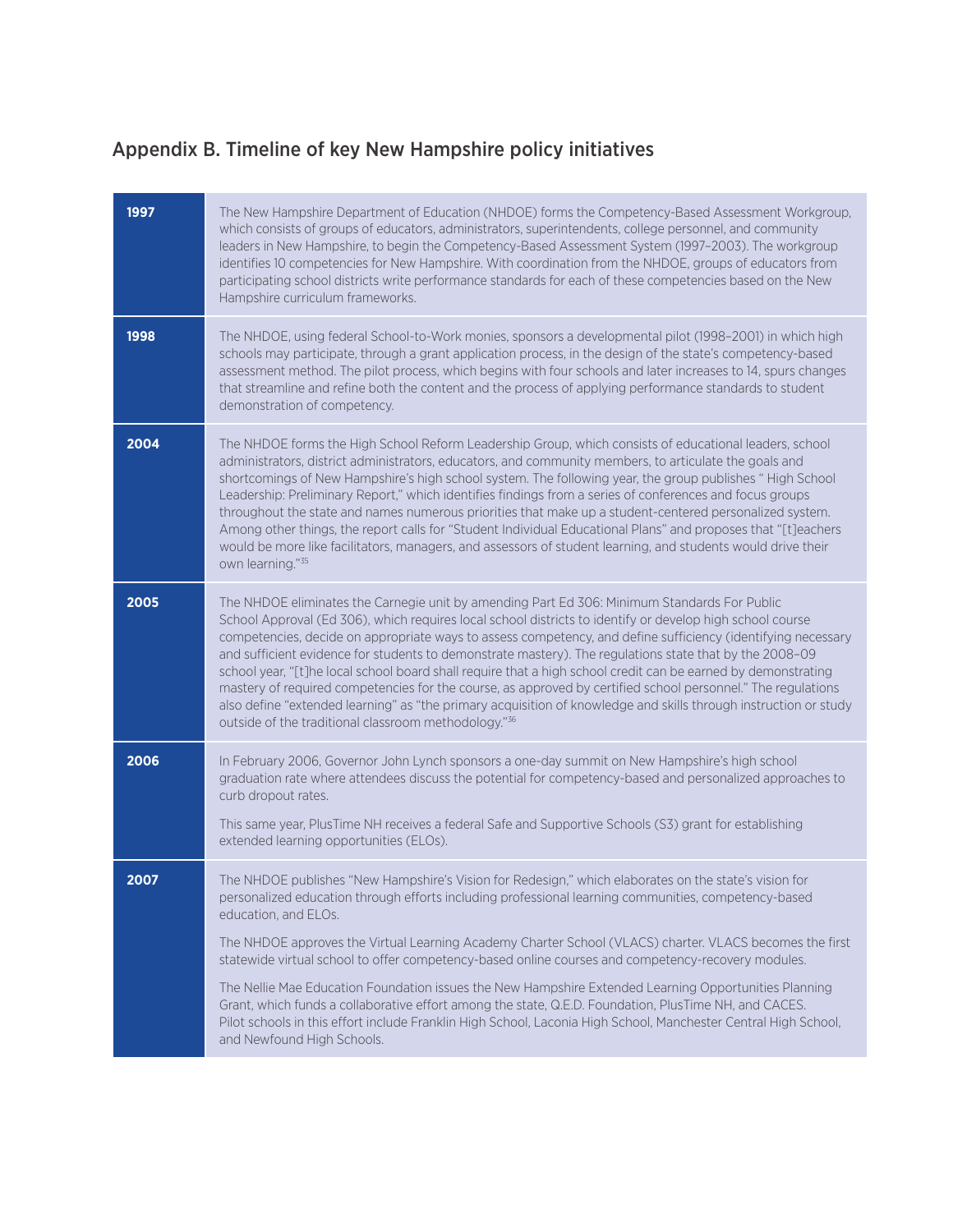| 2008 | According to Ed 306, schools are required to identify or develop high school course competencies, decide on<br>appropriate ways to assess competency, and define sufficiency (identifying necessary and sufficient evidence<br>for students to demonstrate mastery) over the 2008-09 school year.                                                                                                                                                                                                                                                                                                                                               |
|------|-------------------------------------------------------------------------------------------------------------------------------------------------------------------------------------------------------------------------------------------------------------------------------------------------------------------------------------------------------------------------------------------------------------------------------------------------------------------------------------------------------------------------------------------------------------------------------------------------------------------------------------------------|
|      | The Nellie Mae Education Foundation issues the New Hampshire Extended Learning Opportunities<br>Implementation Grant as a follow-up to the 2007 Planning Grant.                                                                                                                                                                                                                                                                                                                                                                                                                                                                                 |
|      | New Hampshire high schools are a part of an Investing in Innovation (I3) award from the U.S. Department of<br>Education to a 13 school New England NETWORK to support competency-based education.                                                                                                                                                                                                                                                                                                                                                                                                                                               |
| 2009 | New Hampshire's charter school law is amended to stipulate that funding for online students follows the<br>student from the resident district to the open enrollment district: "pupil's resident district shall pay to such<br>school an amount equal to not less than 80 percent of that district's average cost per pupil as determined by<br>the department of education."                                                                                                                                                                                                                                                                   |
| 2010 | The New Hampshire State Board of Education approves the Competency Validation Rubric. Because localities<br>were defining their own competencies to comply with the state mandate, this tool helps local districts assess<br>the validity of these local competency frameworks. <sup>37</sup>                                                                                                                                                                                                                                                                                                                                                   |
|      | Twenty-two school districts in New Hampshire receive grants for roughly \$145,000 each from the Federal<br>Enhancing Education Through Technology Program (Elementary and Secondary Education Act (ESEA) Title<br>II-D) as part of the American Recovery and Reinvestment Act (ARRA) of 2009. Since then, a total of \$3.2<br>million in federal funds has been allocated to New Hampshire schools to develop technology-rich learning<br>environments as part of the state's 21st-Century Classrooms Initiative.                                                                                                                               |
|      | The NHDOE begins working with the Council of Chief State School Officers (CCSSO), the Stupski Foundation,<br>and the Nellie Mae Education Foundation on advancing innovative approaches to K-12 learning known as "Next<br>Generation Learning," or NxGL. New Hampshire is one of seven states brought together to advance this set of<br>design principles. The other six state include Kentucky, Maine, New York, Ohio, Wisconsin, and West Virginia.<br>These states work together with intensive support from CCSSO, the Stupski Foundation, and others.                                                                                    |
|      | The New Hampshire state legislature passes a Resolution In Support of the New England Secondary School<br>Consortium (NESSC), a pioneering multistate partnership working to foster forward-thinking innovations in the<br>design and delivery of secondary education across the region. The five NESSC partner states of Connecticut,<br>Maine, New Hampshire, Rhode Island, and Vermont work in concert to close persistent achievement gaps,<br>promote greater educational equity and opportunity for all students, and lead their educators into a new era of<br>secondary learning.                                                       |
| 2012 | New Hampshire receives the Frank Newman Award for State Innovation from the Education Commission of the<br>States (ECS) in recognition of the state's bold competency-based education policies.                                                                                                                                                                                                                                                                                                                                                                                                                                                 |
|      | The NHDOE, in partnership with the Center for Collaborative Education (CCE) and the National Center for the<br>Improvement of Educational Assessment (NCIEA), develops a statewide performance assessment system<br>to balance local control with statewide accountability and comparability. New Hampshire Performance<br>Assessment Network's Cohort 1 (2012-13) begins with 20 high schools engaged in assessment literacy training,<br>group performance assessment of student work, development of common performance tasks in ELA and<br>math, building professional learning networks, and leadership for innovation facilitated groups. |
|      | New Hampshire develops state model competencies in ELA and math aligned to the Common Core State<br>Standards and an analysis of the Common Core State Standards that requires a complex performance<br>assessment developed by Dr. Linda Darling-Hammond of Stanford University.                                                                                                                                                                                                                                                                                                                                                               |
| 2013 | New Hampshire receives ESEA waiver approval.                                                                                                                                                                                                                                                                                                                                                                                                                                                                                                                                                                                                    |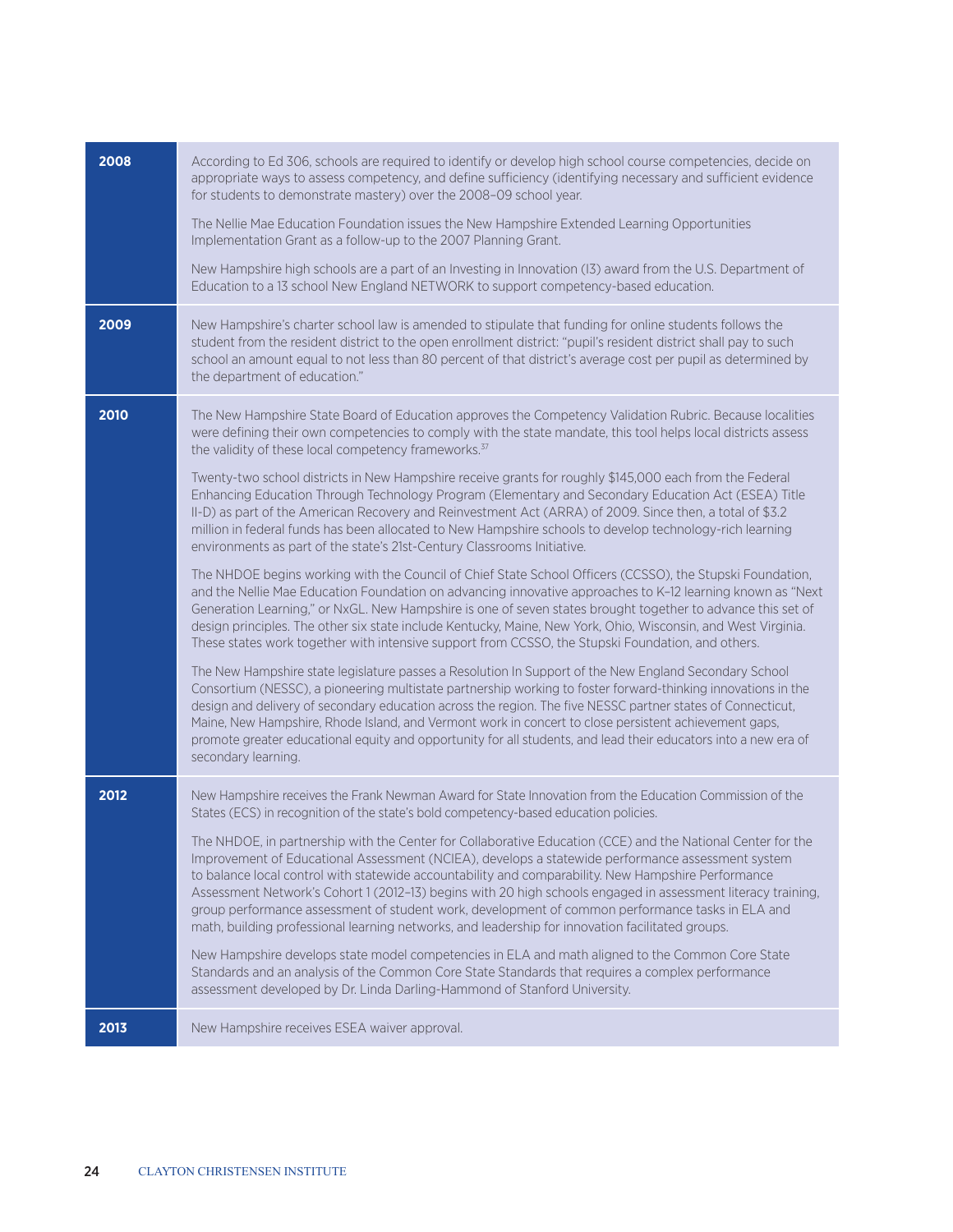### **notes**

<sup>1</sup> Jessica Shedd, "The History of the Student Credit Hour," New Directions for Higher Education, Vol. 2003, Issue 122, Summer 2003, pp. 5–12, http://www.eharvey.org/wp-content/uploads/The-History-of-the-Student-Credit-Hour.pdf citing Arthur Levine, *Handbook on Undergraduate Curriculum* (San Francisco: Jossey-Bass, 1978).

<sup>2</sup> Steven Spear, *Chasing the Rabbit: How Market Leaders Outdistance the Competition and How Great Companies Can Catch Up and Win* (New York: McGraw-Hill, 2008).

<sup>3</sup> Chris Sturgis, Susan Patrick, and Linda Pittenger, "It's Not a Matter of Time: Highlights from the 2011 Competency-Based Summit," iNACOL, July 2011, p. 6, http://www.inacol.org/cms/wp-content/uploads/2012/09/iNACOL\_Its\_Not\_A\_Matter\_ of\_Time\_full\_report.pdf.

Email correspondence with Kim Carter, December 5, 2013.

<sup>5</sup> "High School Leadership: Preliminary Report," New Hampshire Department of Education, March 2005, http://www. education.nh.gov/innovations/hs\_redesign/documents/prelim\_report.pdf.

<sup>6</sup> "Part Ed 306: Minimum Standards for Public School Approval," New Hampshire Department of Education, 2011, http:// www.education.nh.gov/legislation/documents/ed306-2011.pdf.

These rules implement the NHDOE's rule-making responsibilities as defined in Chapter 186 of RSA Title XV, including defining the minimum curriculum and educational standards for all grades of the public schools. See "Part Ed 306: Minimum Standards for Public School Approval," New Hampshire Department of Education, 2011, http://www.education.nh.gov/ legislation/documents/Ed3062014minimumstandards.pdf.

<sup>8</sup> Interview with Steve Kossakoski, August 20, 2013. In Kossakoski's words, "All along Paul Leather has been there to push the competency piece through three commissioners." Leather also credits the ongoing work of Mariane Gfroerer and Roberta Tenney at the NHDOE.

Some interviewees are not identified by name throughout the paper to protect their privacy.

<sup>10</sup> Interview with Paul Leather and Rose Colby, August 30, 2013.

<sup>11</sup> Interview with Paul Leather and Rose Colby, August 30, 2013.

<sup>12</sup> Interview with Christopher Reeves, September 24, 2013.

<sup>13</sup> "Detailed Definition of Competency-based Pathways," CompetencyWorks, https://sites.google.com/site/competencybased pathways/home/understanding-competency-based-approaches/definition (accessed April 4, 2014).

<sup>14</sup> Fred Bramante and Rose Colby, *Off the Clock: Moving Education From Time to Competency* (Thousand Oaks, California: Corwin, 2012).

<sup>15</sup> For more on New Hampshire's competency-validation rubric, see "FINAL: Course Level Competency Validation Rubric," New Hampshire Department of Education, September 15, 2010, http://www.education.nh.gov/innovations/hs\_redesign/ documents/validation\_rubric\_for\_course-level-competencies.pdf.

<sup>16</sup> To date, only a handful of the schools surveyed—Windham High School, VLACS, and Next Charter School—have chosen to adopt state-created competencies, and it remains unclear whether more schools will begin to migrate toward using them in the future. Although state-created competencies could be seen as diminishing local control, some leaders have voiced enthusiasm for some standardization of competencies statewide as well as concern about the current inconsistency of competencies across districts.

<sup>17</sup> Interview with Karen White, September 16, 2013.

<sup>18</sup> Email correspondence with Joe Crawford, February 6, 2014. Next Charter School uses the state's ELA and math competencies. Performance indicators detail a subset of applications of these competencies. For example, for a competency, such as "Writing-Narrative: Students will demonstrate the ability to effectively apply narrative strategies for variety of purposes and audiences. ELA.I.2," some performance indicators include, "CREATE Engage and orient the reader by setting out a problem, situation, or observation, establishing one or multiple point(s) of view, and introducing a narrator and/or characters; create a smooth progression of experiences or events. ELA.I.2.1" and "APPLY Use narrative techniques, such as dialogue, pacing, description, reflection, and multiple plot lines, to develop experiences, events, and/or characters. ELA.I.2.2.'

<sup>19</sup> For an overview of Next Charter School's curriculum, see "Curriculum Framework: Next Charter School," Next Charter School, July 17, 2013, https://docs.google.com/document/d/16eJUf6Q4BZ\_GMmVJrJmX\_YquKYtUiAXxQ1YEGfVeKMw/ edit (accessed April 4, 2014).

<sup>20</sup> Interview with Brian Blake and Ellen Hume-Howard, September 2013.

<sup>21</sup> Email correspondence with Chris Sturgis, March 23, 2014.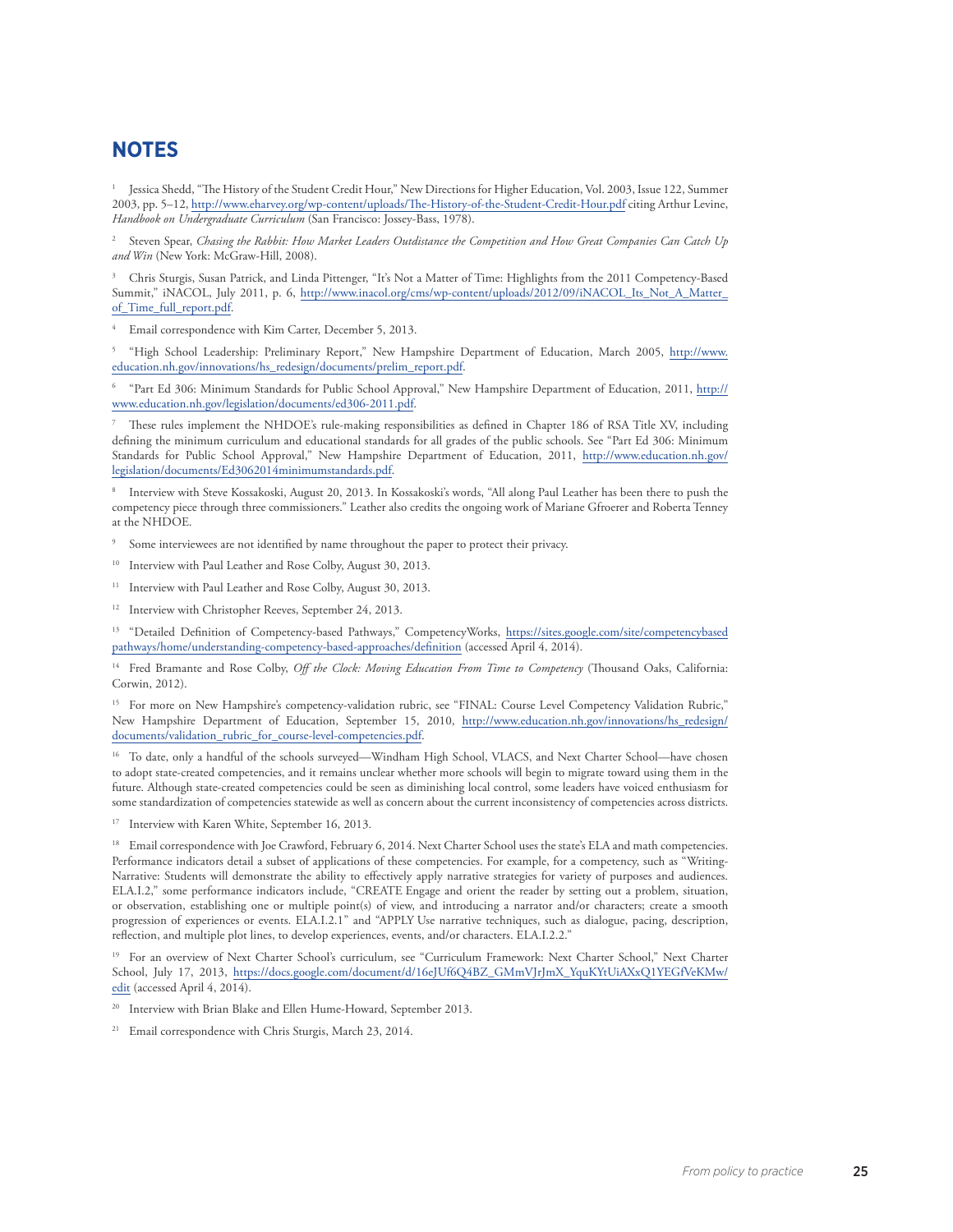<sup>22</sup> Of Sanborn Regional High School's policy to limit reassessment based on 80 percent mastery, Principal Brian Stack wrote: "One of our biggest limitations is that we don't allow students to earn more than 80% on a reassessment. If we are to truly measure student learning, we can't engage in practices that limit student grades." See Brian Stack, "Reassessments and Retakes: A Necessary Part of a School-Wide Grading Policy," CompetencyWorks, October 21, 2013, http://www.competencyworks.org/2013/10/ reassessments-and-retakes-a-necessary-part-of-a-school-wide-grading-policy/ (accessed April 4, 2014).

<sup>23</sup> This paper does not describe grading policies at each school in depth. For a comprehensive review of current competency-based grading policies, see Chris Sturgis, "Progress and Proficiency: Redesigning Grading for Competency Education," iNACOL, January 2014, http://www.competencyworks.org/wp-content/uploads/2014/01/CW-Progress-and-Proficiency-January-2014.pdf.

Interview with Joe Crawford, October 4, 2013.

<sup>25</sup> According to the Educational Testing Service—a nonprofit that designs, administers, and scores assessments in K–12 and higher education—a performance assessment is "a test in which the test taker actually demonstrates the skills the test is intended to measure by doing real-world tasks that require those skills, rather than by answering questions asking how to do them." See "Glossary of Standardized Testing Terms," Education Testing Service, http://www.ets.org/understanding\_testing/glossary/ (accessed April 9, 2014).

<sup>26</sup> Brian Stack, "Quality Performance Assessments Are Trending at Sanborn and in NH," Sanborn Regional High School Principal's Blog, March 10, 2014, http://srhsprincipalsblog.blogspot.com/2014/03/quality-performance-assessments-are.html (accessed April 9, 2014).

<sup>27</sup> For more on the state's network approach, see "The New Hampshire Network Strategy: Reflections and Looking Ahead," 2Revolutions, Summer 2013, http://www.2revolutions.net/news/NH\_Networks\_Data\_Report.pdf.

<sup>28</sup> Interview with Paul Leather and Rose Colby, August 30, 2013.

<sup>29</sup> For more on the state's network approach, see "The New Hampshire Network Strategy: Reflections and Looking Ahead," 2Revolutions, Summer 2013, http://www.2revolutions.net/news/NH\_Networks\_Data\_Report.pdf.

<sup>30</sup> Interview with Paul Leather and Rose Colby, August 30, 2013.

<sup>31</sup> "Detailed Definition of Competency-based Pathways," CompetencyWorks, https://sites.google.com/site/competency basedpathways/home/understanding-competency-based-approaches/definition (accessed April 4, 2014).

<sup>32</sup> "Extended Learning Opportunities," New Hampshire Department of Education, http://education.nh.gov/innovations/elo/ index.htm (accessed April 24, 2014).

<sup>33</sup> Mariane Gfroerer, "What is a 'good' ELO?," New Hampshire Department of Education, http://www.education.nh.gov/ innovations/elo/documents/ResearchReflectionProductandPresentation.pdf.

<sup>34</sup> Interview with Paul Leather and Rose Colby, August 30, 2013.

<sup>35</sup> "High School Leadership: Preliminary Report," New Hampshire Department of Education, March 2005, http://www. education.nh.gov/innovations/hs\_redesign/documents/prelim\_report.pdf. "New Hampshire's Vision for Redesign: Moving from High Schools to Learning Communities," New Hampshire Department of Education, 2007, http://www.education.nh.gov/ innovations/hs\_redesign/documents/vision.pdf.

<sup>36</sup> "Part Ed 306: Minimum Standards for Public School Approval," New Hampshire Department of Education, 2011, http:// www.education.nh.gov/legislation/documents/ed306-2011.pdf.

<sup>37</sup> The competency validation rubric is still in use today, see "FINAL: Course Level Competency Validation Rubric," New Hampshire Department of Education, September 15, 2010, http://www.education.nh.gov/innovations/hs\_redesign/documents/ validation\_rubric\_for\_course-level-competencies.pdf.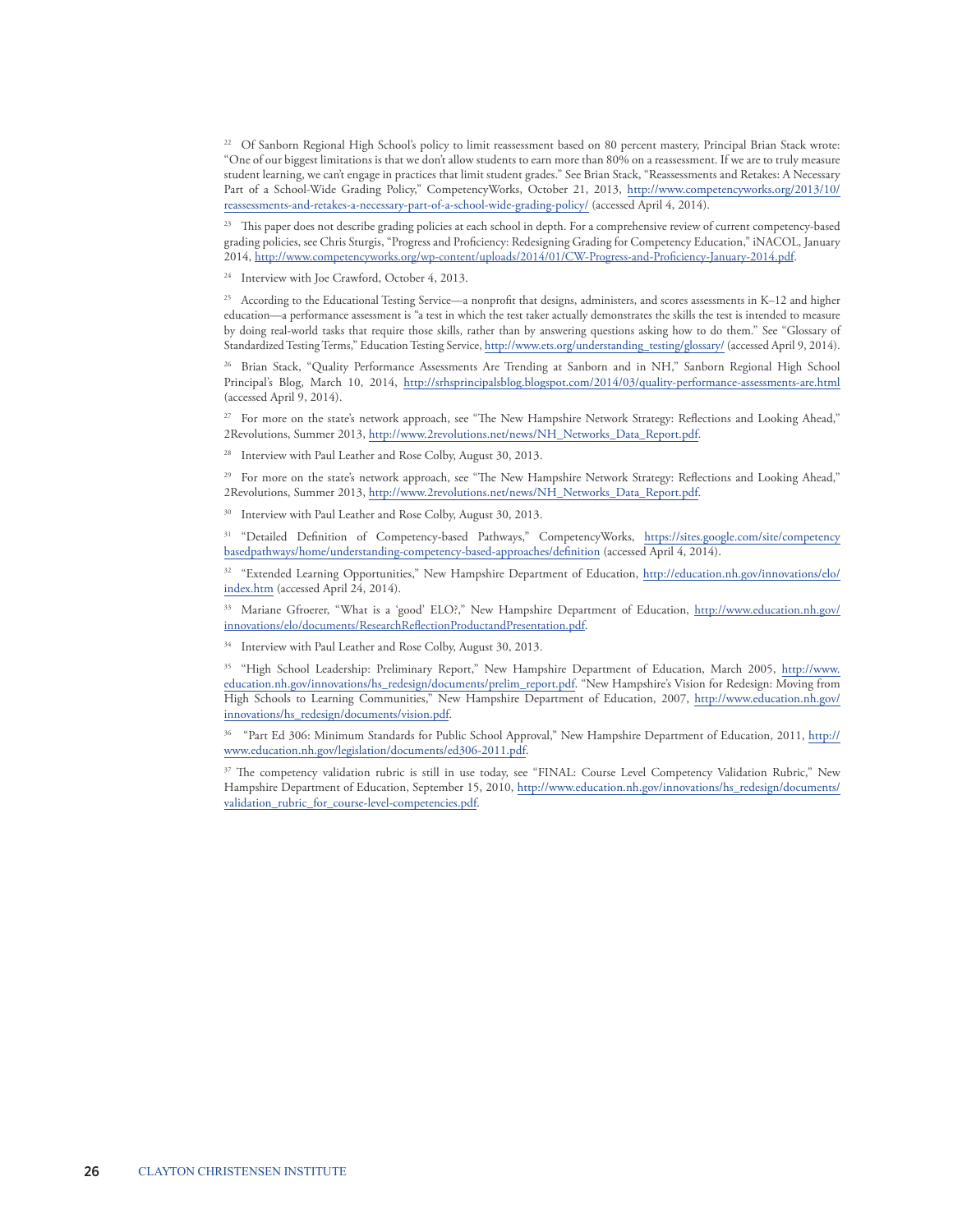### About the Institute

The Clayton Christensen Institute for Disruptive Innovation is a nonprofit, nonpartisan think tank dedicated to improving the world through disruptive innovation. Founded on the theories of Harvard professor Clayton M. Christensen, the Institute offers a unique framework for understanding many of society's most pressing problems. Its mission is ambitious but clear: work to shape and elevate the conversation surrounding these issues through rigorous research and public outreach. With an initial focus on education and health care, the Institute is redefining the way policymakers, community leaders, and innovators address the problems of our day by distilling and promoting the transformational power of disruptive innovation.

### Acknowledgements

Thank you to Paul Leather, Rose Colby, and Chris Sturgis for their guidance. Thank you also to all of the school administrators and teachers interviewed for this paper that provided candid and detailed accounts of their experiences.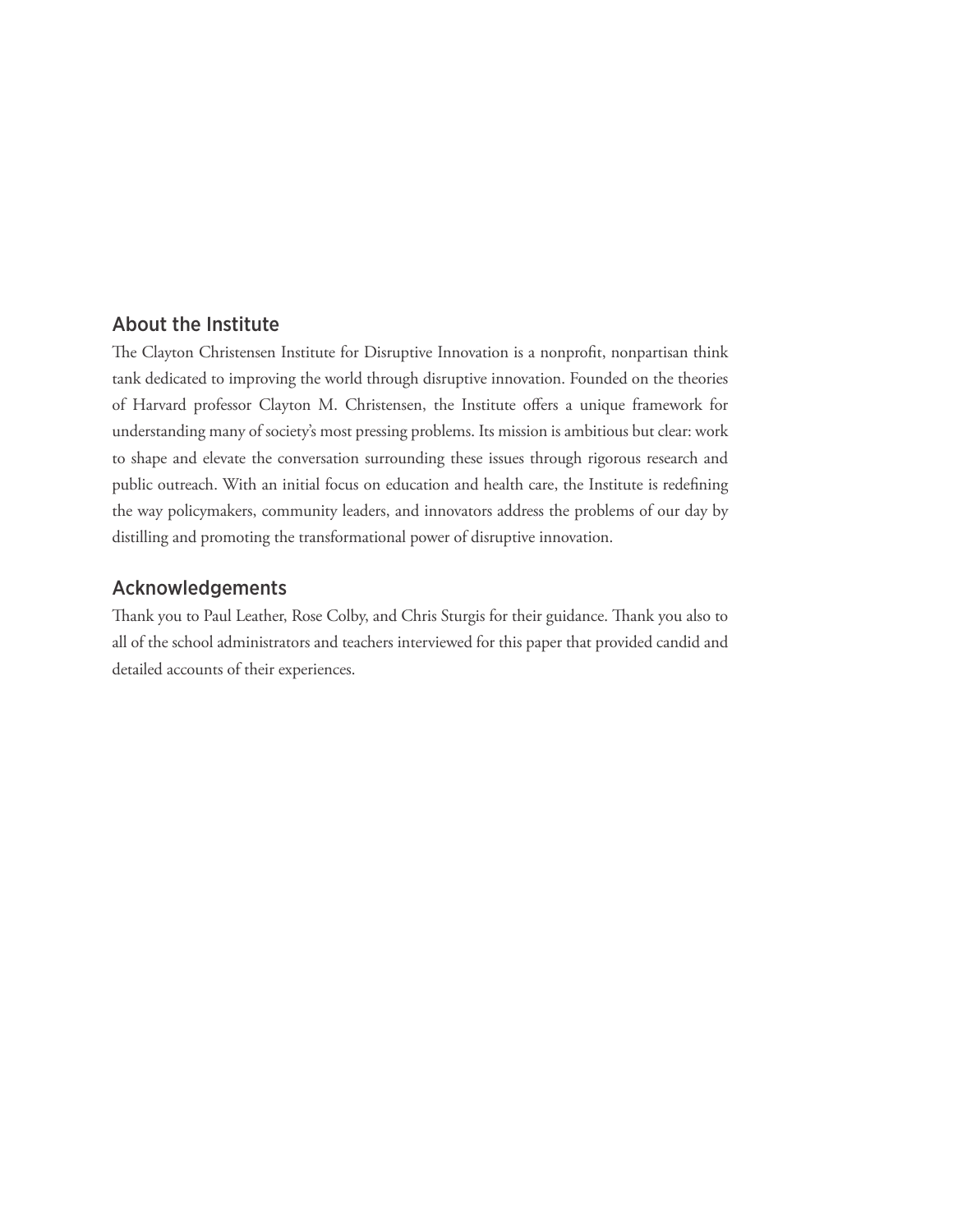### About the author



JULIA FREELAND is an education research fellow at the Clayton Christensen Institute, where her research focuses on innovative policies and practices in K–12 education. Prior to joining the Institute, Julia worked at NewSchools Venture Fund. She holds a JD from Yale Law School and a BA in Comparative Literature and Latin American Studies from Princeton University.